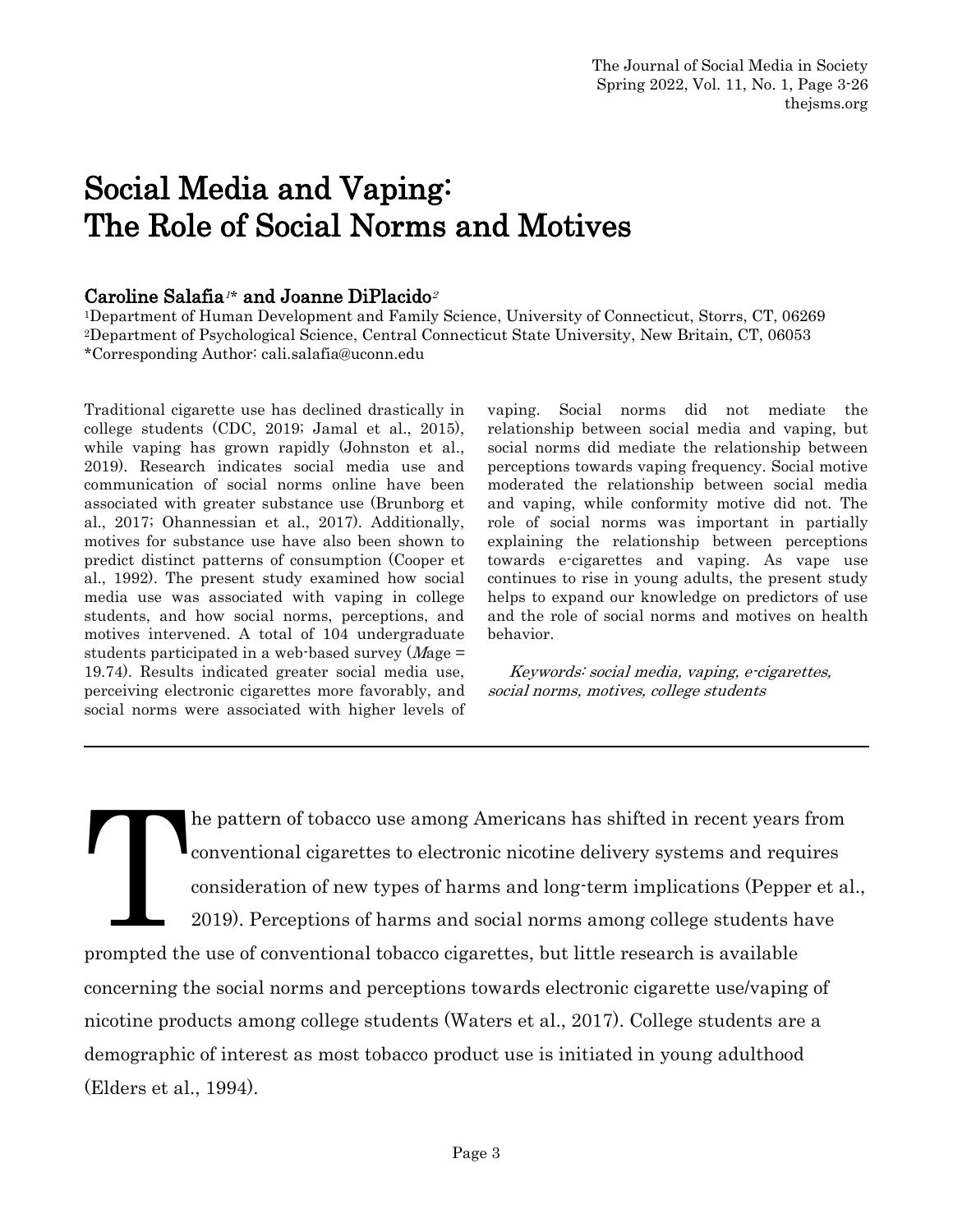One avenue for the way social norms present in society is via online communication and social networking. Social media use is ubiquitous among college students and nearly 88% of young adults between the ages of 18-24 report having at least one form of social media (Smith & Anderson, 2018). Social media has an important influence on the social norms and attitudes towards substance use in college students and has been found to be predictive of greater frequency of substance use in previous studies (Ohannessian et al., 2017).

The social norms approach to health behavior is based on the notion that individuals' behaviors are affected by their perceptions of others and whether certain behaviors are likely to be approved or disapproved by others (Choi et al., 2016). Electronic cigarettes have been viewed more favorably than traditional cigarettes in recent studies, with students reporting perceived health benefits in comparison to traditional cigarettes, benefits related to smoking cessation, as well as curiosity over use and taste, perceived social norms, and convenience of use (Pénzes et al., 2016). Little is known about the relationship between social media, social norms, and motives within the context of electronic cigarette/vape use. The present study aimed to examine this relationship in college students, while examining the mediating effect of social norms and the moderating role of motives for vaping within a college student population.

Young individuals who engage in electronic cigarette use are also more likely to engage in smoking tobacco products in the future, raising a concern over the long-term effects of electronic cigarette use initiation (CDC, 2019). While conventional cigarette use is declining in college students, electronic cigarette use continues to steadily increase (Singh et al., 2016). Vaping among college students for nicotine increased from 6% in 2017 to 16% in 2018 and was among the greatest one-year increase for any substance in the Monitoring the Future study since the survey was first administered in 1975 (Schaeffer, 2019). Perceptions of electronic cigarette use among college students have been reported as generally more positive than traditional cigarettes, raising a concern over the awareness of the nicotine in electronic cigarettes and personal vaporizers (Cooper et al., 2017).

While it may take decades before biomedical science fully understands the longterm health risks of electronic cigarettes, the rapid increase in electronic cigarette use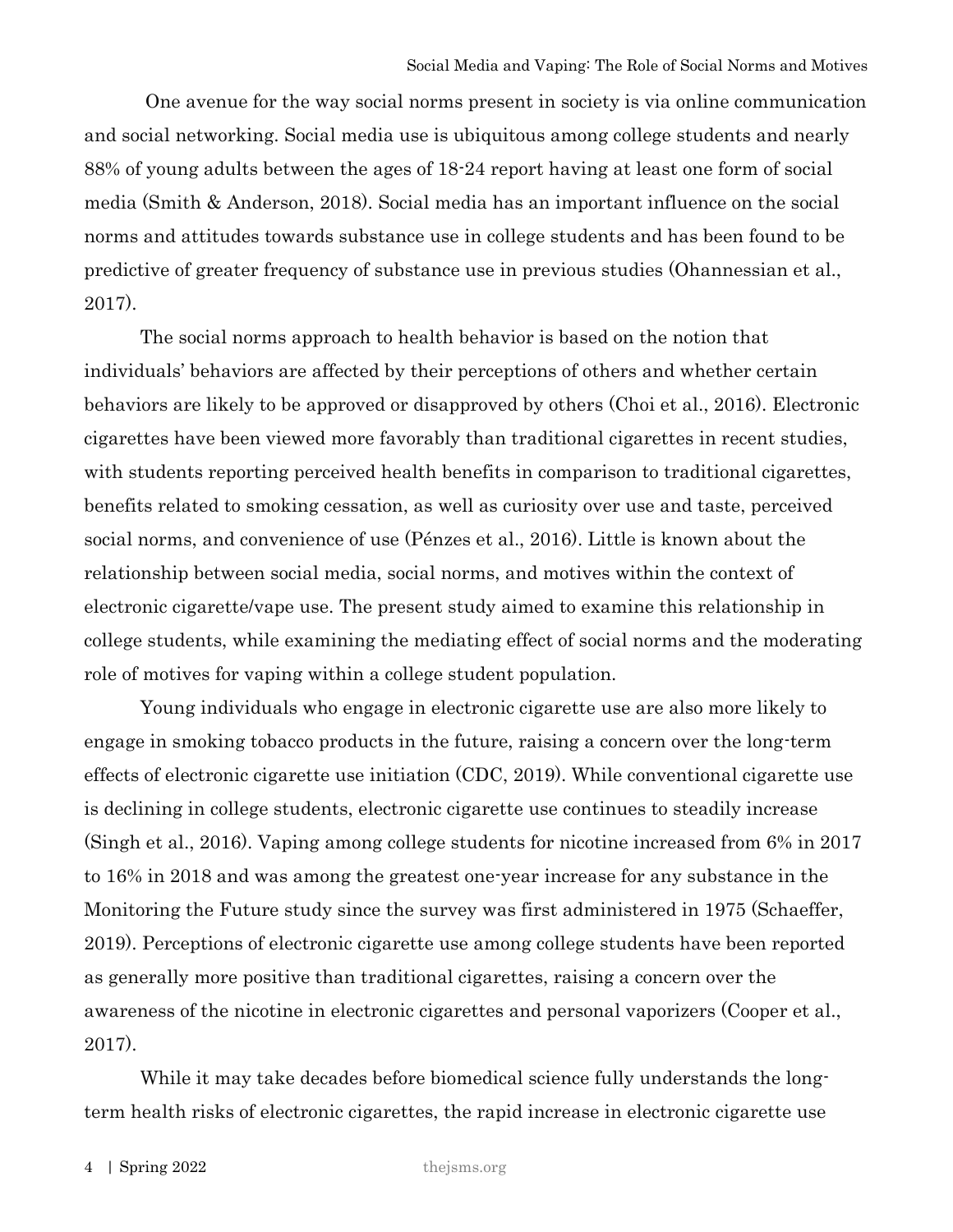suggests that waiting to gain understanding about the psychological factors that influence electronic cigarette use will further impact and harm public health (Waters et al., 2017). Evaluating how young adults and college students perceive electronic cigarettes and how they are exposed to this information is essential to reducing the use and initiation of electronic cigarettes and vaporizers.

### LITERATURE REVIEW

#### Social Media

In order to prevent electronic cigarette use initiation and potential nicotine addiction in young adults, research is needed to examine predictors of electronic cigarette/vaping usage and frequency. One essential tool for doing so is to examine the social networks that may be encouraging or discouraging norms and perceptions around substance use. While we know peer influence and peer networks have a strong powerful influence on health behaviors such as substance use, less is known about how social media may influence vape use through social norms and motives that are unique to the social network environment.

Along with transitioning and meeting new friends comes the introduction and connection of social networks via mobile phones and social media applications. Popular social networking apps that are accessible through mobile phones include Snapchat, Twitter, Facebook, Instagram, etc. The social media networks of college students specifically are an important risk factor for electronic cigarette use (Sawdey et al., 2017). According to Smith and Anderson (2018), 88% of young adults (18-24) in America indicate that they use at least one form of social media. Nearly half of college students reported that they viewed an advertisement about electronic cigarettes in the last 6 months on at least one social media platform, particularly on the applications Facebook, Twitter, and/or Instagram (Sawdey et al., 2017).

Some studies have shown that the greater the amount of time on social media platforms (e.g. Instagram, Snapchat, Facebook, and Twitter), the greater the association and likelihood of heavy alcohol consumption and problematic alcohol use (Brunborg et al., 2017; Ohannessian et al., 2017). While it has been well established how peers influence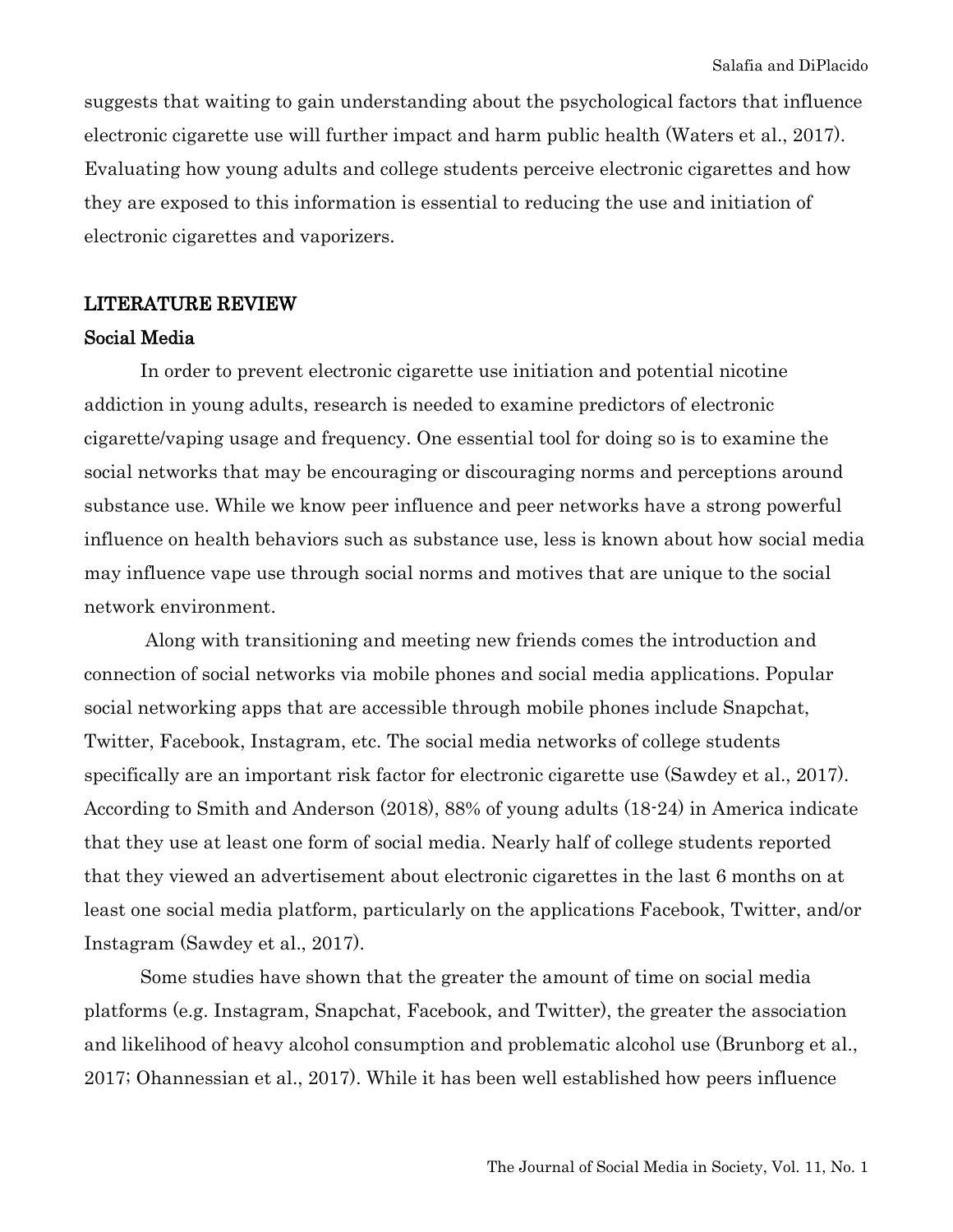substance use behaviors, less is known within the context of social media and how social media may be encouraging more frequent electronic cigarette use.

#### Social Norms

The social norms approach to health behavior is based on the notion that individuals' behaviors are affected by their perceptions of others and whether certain behaviors are likely to be approved or disapproved by others (Choi et al., 2016). It has been observed that perceptions of peers can have effects on college students' smoking intention specifically, with the perception that peers approve of smoking behaviors predictive of smoking intention (Paek, 2009). Overall, social norms have been found to be significant predictors of college students' smoking intention (Paek, 2009).

Individuals often look to their peers for guidance and/or confirmation on appropriate behaviors. College students have been found to overestimate other students' drinking behavior (descriptive norms) as well as their attitudes (injunctive norms) towards drinking behavior (Carey et al., 2007). A study on alcohol norms found that a significant portion of students misjudge their peers' alcohol consumption (Brunelle & Hopley, 2016). Results indicated a mediation effect, where participants exposed more often to alcohol on social networking sites were more likely to overestimate quantity and frequency drinking norms which predicted greater alcohol consumption (Brunelle et al., 2016). Research also indicates that college students generally have more favorable attitudes and higher acceptance of electronic nicotine delivery systems compared to traditional cigarette use, highlighting that social norms may be influencing one's perceptions of acceptance and likelihood of use (Noland et al., 2016).

### **Motives**

Motives for substance use, more specifically alcohol consumption, are important because they have been shown to predict distinct patterns of consumption and substance use-related problems (Cooper et al., 1992). While previous research had perceived social drinking to be less harmful, recent studies suggest that social motives (to obtain social rewards) can be related to problematic drinking (Van Damme et al., 2013) as well as alcohol-related problems (Labrie et al., 2007). Conformity motives for drinking refers to drinking alcohol to avoid social rejection (Cooper, 1994). Individuals with high conformity motives are those who drink alcohol to meet the expectations of their group and peer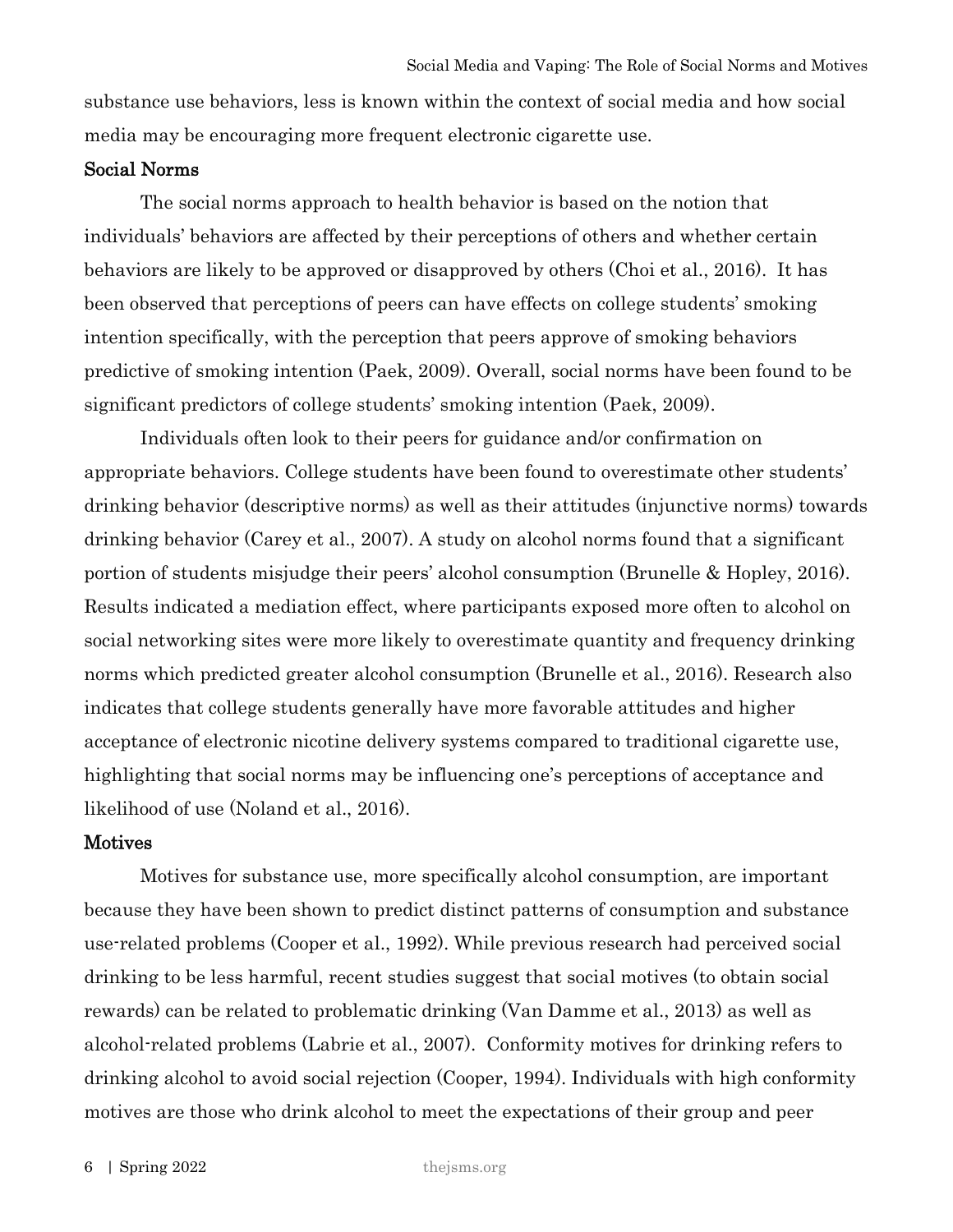networks that they value and desire to feel a part of the group or peer network (Choi et al., 2016). It is also likely that motivations to drink change in response to social roles (Patrick et al., 2018). Role changes may represent opportunities for new social relationships and social drinking (e.g. starting college) in such a way that social or conformity motives may increase in response (Patrick et al., 2018). Drinking is particularly common for first year college students because of the time period of making new friends and adjusting to a new social environment (Borsari et al., 2007).

Despite the popularity of electronic cigarettes or electronic nicotine delivery systems, there is surprisingly little research on why people vape (Ayers et al., 2017; Grana et al., 2014). While most of the research related to motivations for substance use behaviors has related to alcohol consumption, there has been little examination of motivations for vape use in college students. One study in Hungary examined intentions and motivations to experiment with electronic cigarettes in undergraduate students (Pénzes et al., 2016). Students reported perceived health benefits in comparison to traditional cigarettes and the benefit of helping smoking cessation, as well as curiosity over use and taste, perceived social norms, and convenience of use (Pénzes et al., 2016). This was the first study to assess motivations for electronic cigarette use among university students. Still, it remains unclear how social networks within the context of social media may influence both motives and perceived social norms in relation to subsequent vape use in college students.

#### Present Study

The primary purpose of this study was to identify variables that could potentially predict vape use in college students and expand our knowledge of vape and electronic cigarette use. Most of the research done on social media and substance use has been within the context of alcohol and marijuana use (Moreno & Whitehill, 2016). While social media use has been linked to greater alcohol consumption and social norms and motives have played a role in alcohol use, we do not know if these social norms and motives will act as intervening variables between social media use and vaping (Brunborg et al., 2017; Ohannessian et al., 2017). The following four hypotheses were proposed: 1) Perceptions of vape use, such as individuals who report electronic cigarettes more favorably than traditional cigarettes, would positively predict reported vaping; 2) Reported social media use would positively predict reported vape use; 3) Perceived social norms would mediate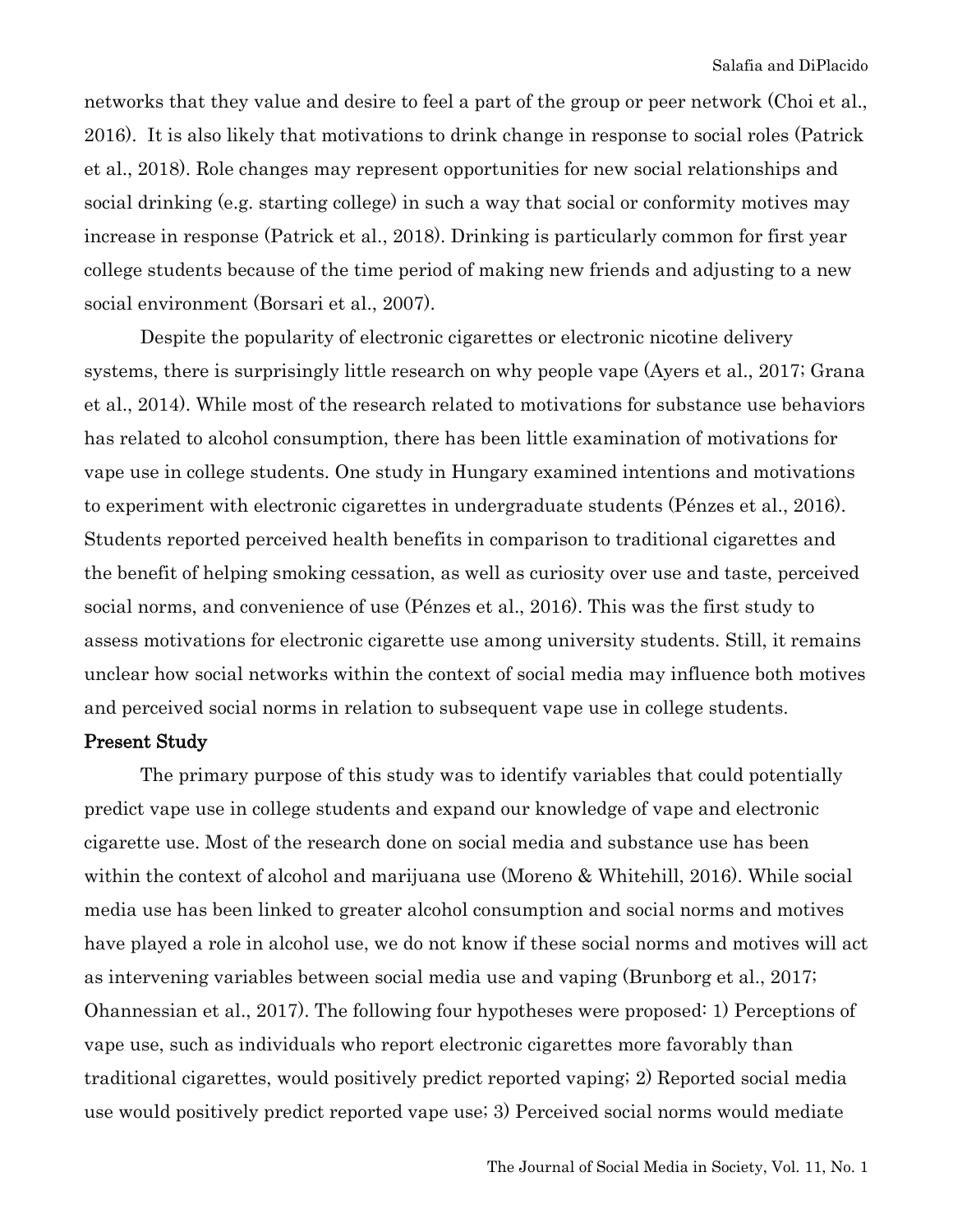the relationship between social media use and vaping frequency, such that social media use would positively predict social norms, which in turn would positively predict vaping frequency; 4) Social motive to vape would moderate the relationship between reported social media use and reported vaping frequency, such that higher levels of social motive would increase the relationship between social media use and vaping frequency and lastly; 5) Conformity motive to vape would moderate the relationship between reported social media use and reported vaping frequency, such that higher levels of conformity motive would increase the relationship between social media use and vaping frequency.

# **METHODS**

## Participants

The sample consisted of 104 undergraduate students from a small public university in the Northeast ( $M_{age}$  = 19.74,  $SD$  = 2.35, 70% female). The racial/ethnic demographics (see Table 1) included 78% Caucasian, 18% Hispanic, 4% African American, 3% Asian/Pacific Islander, 2% Native American, and 3% Other. Over 90% of the participants were full-time enrollment status and 60% were commuter students who did not reside on campus. For vape use, 39% had never vaped, 16% had tried, but stopped, and 45% of the participants were categorized as vapers, based on their self-report of vaping sometimes, almost every day, or every day.

| Table 1. Demographics $(N = 104)$ |  |
|-----------------------------------|--|
|-----------------------------------|--|

| Demographics             | $M$ or N $(SD$ or % |  |  |
|--------------------------|---------------------|--|--|
| Gender                   |                     |  |  |
| Female                   | 73(70.2)            |  |  |
| Male                     | 31(29.8)            |  |  |
| Age                      | 19.74(2.35)         |  |  |
| Race/Ethnicity           |                     |  |  |
| Caucasian                | 81 (78)             |  |  |
| Hispanic                 | 19(18)              |  |  |
| African American         | 5(4)                |  |  |
| Asian/Pacific            | 3(3)                |  |  |
| Islander                 |                     |  |  |
| Native American          | 2(2)                |  |  |
| Other                    | 3(3)                |  |  |
| <b>Enrollment Status</b> |                     |  |  |
| Full-time                | 98 (94.2)           |  |  |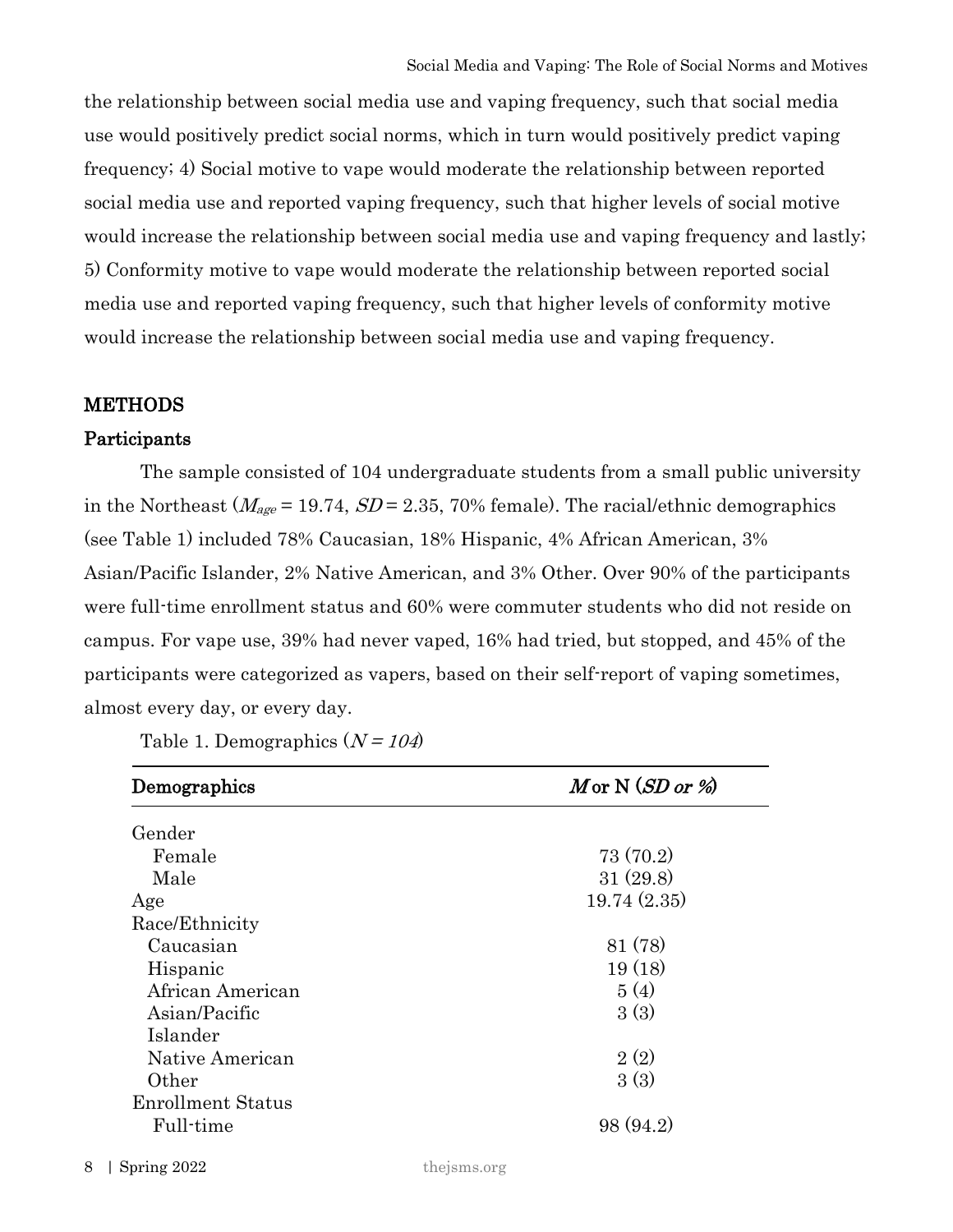| Part-time     | 6(5.8)   |
|---------------|----------|
| Campus Living |          |
| <b>Status</b> |          |
| Commuter      | 63(60.7) |
| Residential   | 41(39.3) |
| Vape Use      |          |
| Never         | 40(38.5) |
| Have tried    | 17(16.3) |
| User          | 47(45.2) |
|               |          |

## Design and Procedure

The present study was implemented through a cross-sectional anonymous webbased survey with recruitment through the Department of Psychological Science research participation system (SONA). We obtained approval from the university's Institutional Review Board for Human Participants before conducting the study to protect students' privacy and confidentiality. Participants were recruited via the SONA online participation pool system posted on the SONA website and participants received 1 course credit as compensation for their time. After reading the informed consent form, participants were asked to consent and could not proceed unless they agreed.

## Measures

Social Media Use. The Technology Use Questionnaire (TUQ; Ohannessian, 2009) assessed how much time individuals engage with social networking sites. Four different social media applications - Facebook, Instagram, Snapchat, and Twitter were assessed as participants reported how often they used these applications on an 8-point Likert-type scale ranging from 0 (never) to 7 (almost constantly). Participants' answers were used (the scores on each social media platform) to form a composite score of overall social media usage of the four applications. An average social media use score was calculated by averaging use across the apps. Higher scores indicate higher social media use.

**Social Norms.** The Smoking and Social Norms Measure (Franca et al., 2009) was used to assess social norms towards vaping  $(a = .88)$ . The scale was modified from one focusing on conventional cigarette smoking and included 4 items (e.g. "What would your close friends think if you smoked electronic cigarettes occasionally?"). The responses were coded as  $0 =$  strongly disapprove,  $1 =$  disapprove, and  $2 =$  would not disapprove. A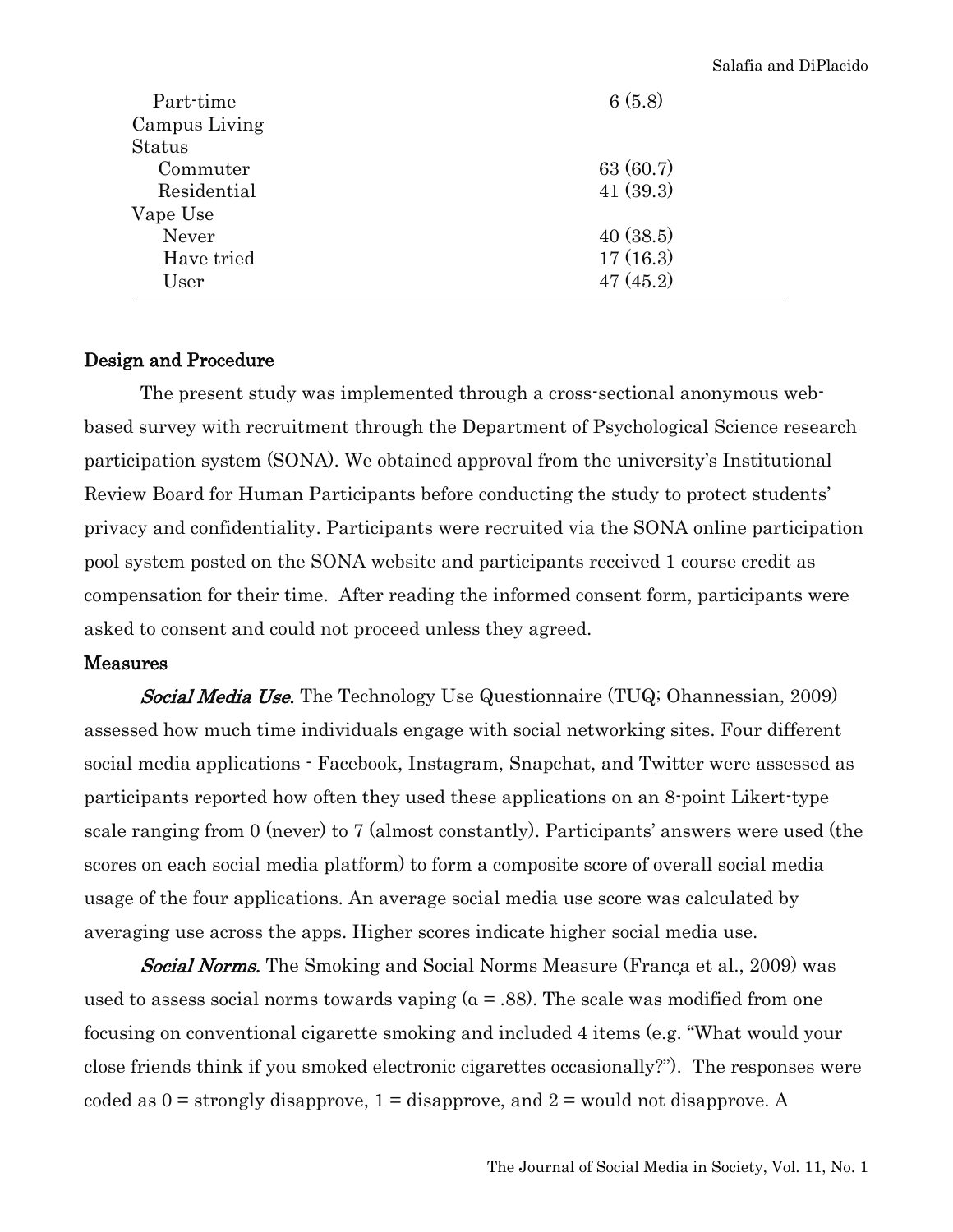composite score was calculated by adding the three social norms items together. An average score was then calculated on the three items. Higher scores indicated greater social norms towards vape use.

**Social and Conformity Motive.** The Modified Drinking Motives Questionnaire (Blackwell & Conrod, 2003) was modified to assess motives within the context of electronic cigarette/vape use. The subscales social and conformity were used to assess participants' motives for vape use. Social motive  $(a = .90)$  assessed vaping for social reasons/benefits and asked questions such as vaping "because it is what most of my friends do when we get together" and "to be sociable." Conformity motive  $(a = .91)$  assessed vaping in order to conform, such as vaping "so that others won't kid me about not using" and "so I won't feel left out". This measure has 10 items (5 for conformity and 5 for social) and uses a 5-point Likert scale ranging from 1 (almost never/never) to 5 (almost always/always). Two composite scores were calculated from the items on both the social and conformity category by adding up the five items. A mean score was calculated for each motive and higher scores indicated higher social and conformity motive to vape. Findings, in general, suggest the DMQ-R is a valid instrument when distributed to college students (MacLean & Lecci, 2000).

 Vaping. The Substance Frequency-of-Use Scale (Kimber & Sandell, 2009) was used to measure e-cigarette and nicotine vape use. The measure was modified from asking "do you smoke?" to "do you smoke electronic cigarettes/vape nicotine products?" and participants were asked to answer this question relevant to vape/electronic cigarette use, measured as  $0 = no$ , have never,  $1 = \text{have tried but stopped}, 2 = \text{yes, but only occasionally},$ on weekends or at parties, and  $3 = yes$ , every day or almost every day. Participants were informed that vape use was within the context of nicotine products such as JUUL and did not include vaping other substances such as marijuana. Participants selected one response that ranged from non-user to moderate/heavy user.

**E-cigarette Perception.** The Comparing E-Cigarettes and Cigarettes Questionnaire (Hershberger et al., 2017) was used to assess perceptions towards e-cigarettes ( $\alpha$  = .74). The aim of the scale was to assess if individuals perceived electronic cigarettes as more socially acceptable and less harmful than traditional cigarettes. The scale consisted of 7 items such as "electronic cigarettes can be used to quit or cut down on smoking traditional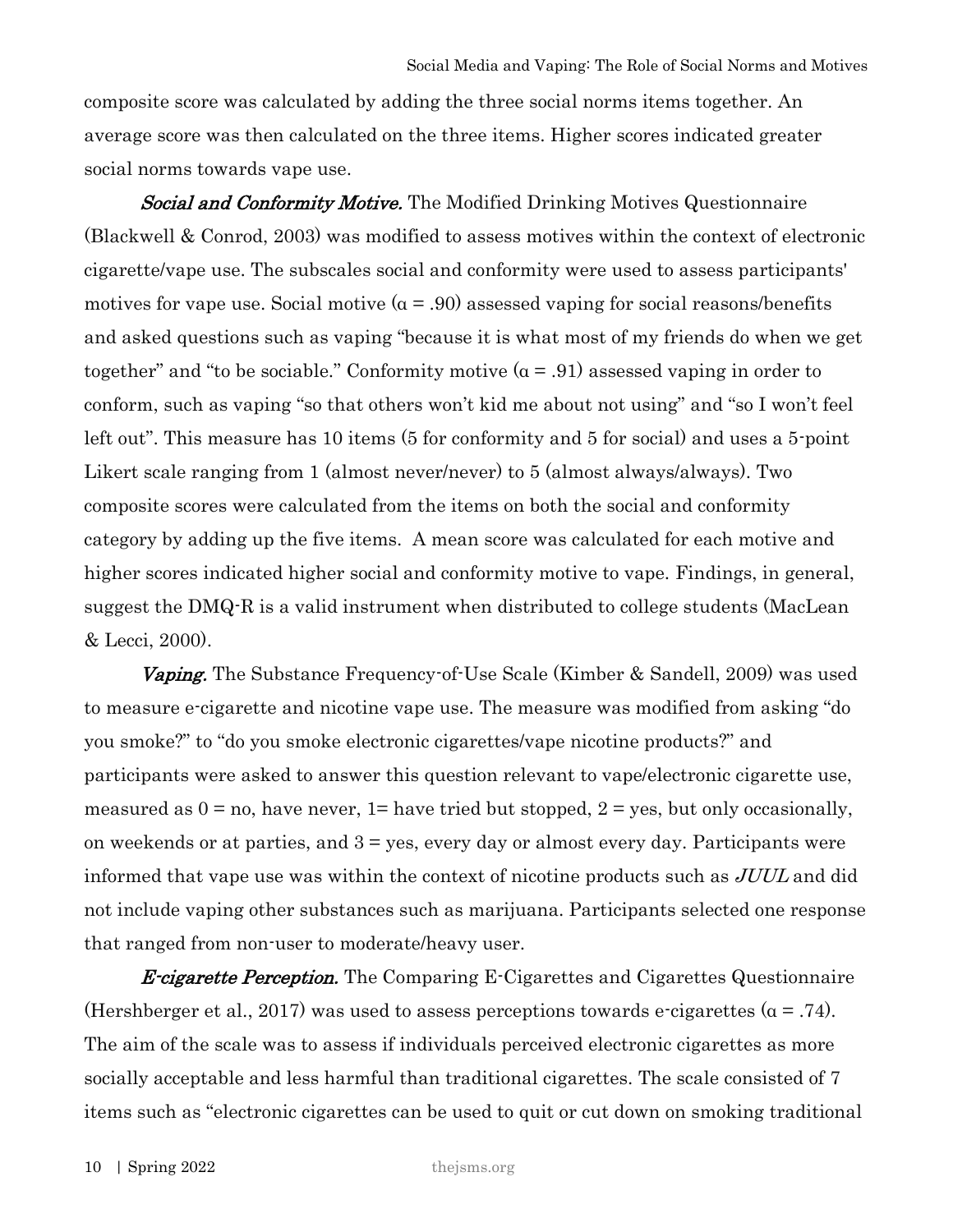cigarettes" and "electronic cigarettes are less harmful to the user's health than traditional cigarettes". Responses were rated on 5-point Likert scale ranging from 1 (strongly disagree) to 5 (strongly agree). A composite score was calculated from participant's responses by adding up all items and calculating a mean score and all items were reversed coded. Higher values indicate more positive beliefs about electronic cigarettes compared to traditional cigarettes.

#### RESULTS

Means and correlations for all study variables are presented in Table 2. The first hypothesis was perceptions of vape use, such as individuals who report electronic cigarettes more favorably than traditional cigarettes, would positively predict vaping. This hypothesis was supported, with perceptions towards e-cigarettes and vaping positively predicting vaping. The second hypothesis was that reported social media use would positively predict vape use, which was also supported. In addition, social norms, and social motives positively predicted vaping. Social media positively predicted social motives, while social norms and social motives, positively predicted conformity motives. Social norms and social motives positively predicted perception towards e-cigarettes.

| Variable                    | 1        | $\overline{2}$ | $\mathcal{S}_{\mathcal{S}}$ | $\overline{4}$           | $\mathcal{L}$  | $\mathcal{C}_{0}$ |
|-----------------------------|----------|----------------|-----------------------------|--------------------------|----------------|-------------------|
| 1. Social Media Use         |          |                |                             |                          |                |                   |
| 2. Social Norms             | .05      | -              |                             |                          |                |                   |
| 3. Social Motive            | $.26**$  | $.37***$       | $\blacksquare$              |                          |                |                   |
| 4. Conformity Motive        | .18      | $.23*$         | $.54***$                    | $\overline{\phantom{a}}$ |                |                   |
| 5. Vaping                   | $.26***$ | $.49***$       | $.60***$                    | $.19*$                   | $\blacksquare$ |                   |
| 6.E-Cigarette<br>Perception | $-0.04$  | $.27*$         | $.30**$                     | .13                      | $.37***$       |                   |
| Mean                        | 4.17     | 2.46           | 1.74                        | 1.19                     | 1.31           | 3.08              |
| SD                          | 1.57     | .67            | .95                         | .50                      | 1.22           | .77               |

Table 2. Correlations

Note. \*  $p < .05$ , \* \*  $p < .01$ , \* \* \*  $p < .001$ .

The Journal of Social Media in Society, Vol. 11, No. 1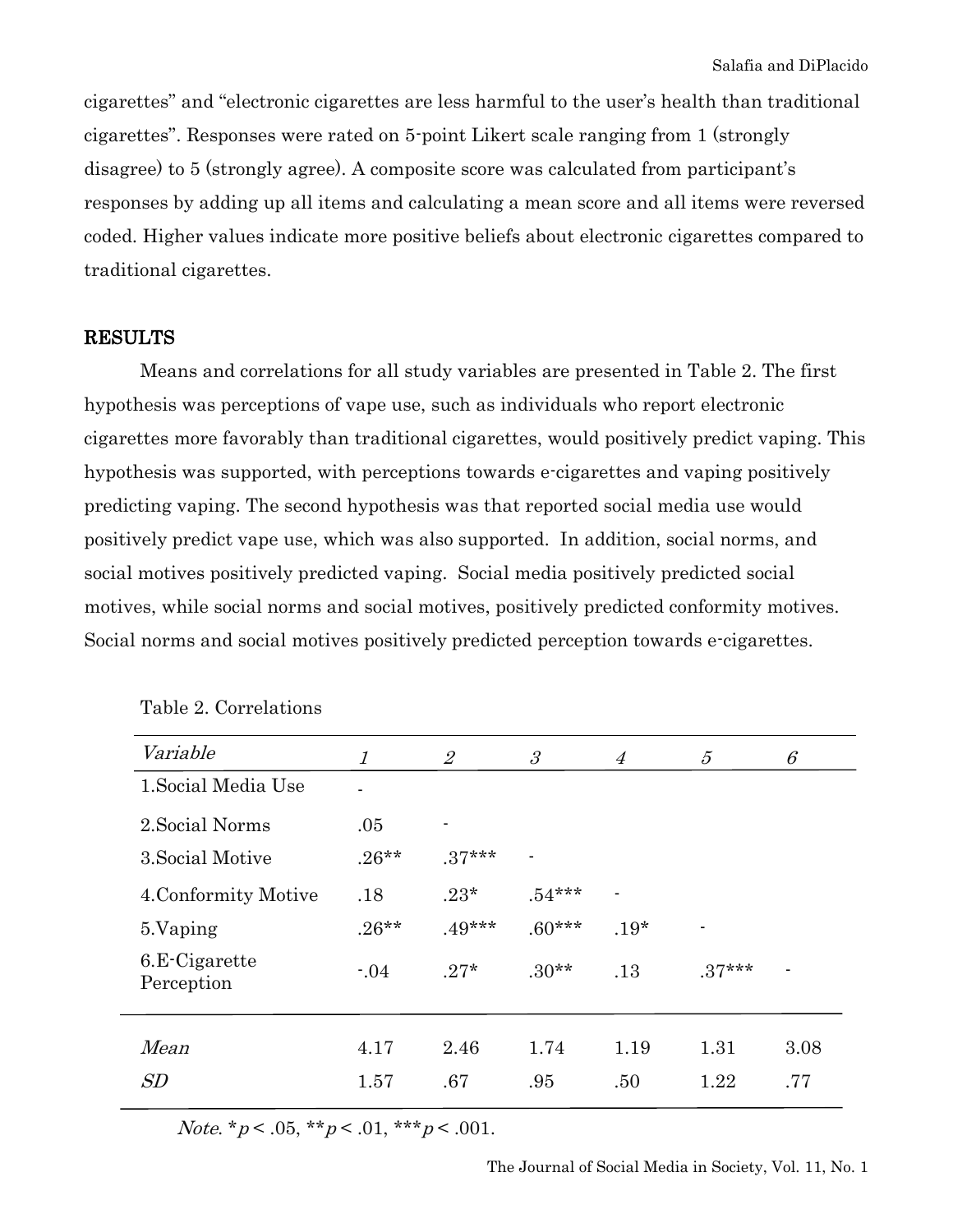To test hypothesis 3, a mediation analysis was conducted using SPSS macro, PROCESS model 4, using 5,000 bootstrap samples with bias corrected 95% confidence intervals (Hayes, 2018) to assess if social norms would mediate the relationship between social media and vaping. The predictor, social media, did not significantly predict social norms,  $\beta$  = .05,  $p$  = .624, where  $\beta$  denotes standardized coefficients in the regression model. The results of the regression indicate that social media accounted for less than 1% of the variance in social norms,  $F(1, 102) = 0.24$ ,  $p = .624$ . The mediator, social norms, did significantly predict the outcome, vaping,  $\beta = .47$ ,  $p < .001$ , controlling for the direct effect of social media. The results of the regression indicate that social norms and social media account for roughly 30% of the variance in vaping,  $F(2, 101) = 20.57$ ,  $p < .001$ . The indirect effect was ab = .02, 95% CI [ $\cdot$ .08, .12]. The significance test was based on the confidence interval, and the confidence interval includes a zero, indicating the effect is not significant. Overall, social norms did not mediate the relationship between social media and vaping (see Figure 1). The direct effect (c' path) on social media and vaping (controlling for the indirect effect) was significant,  $\beta = .23$ ,  $p = .007$ ,  $95\%$  CI [.05, .31]. The total effect (c path) was also significant,  $\beta = .20$ ,  $p = .009$ ,  $95\%$  CI [.05, .35].



Figure 1: Mediation analysis with predictor social media, mediator social norms, and outcome vaping; β represents standardized coefficients.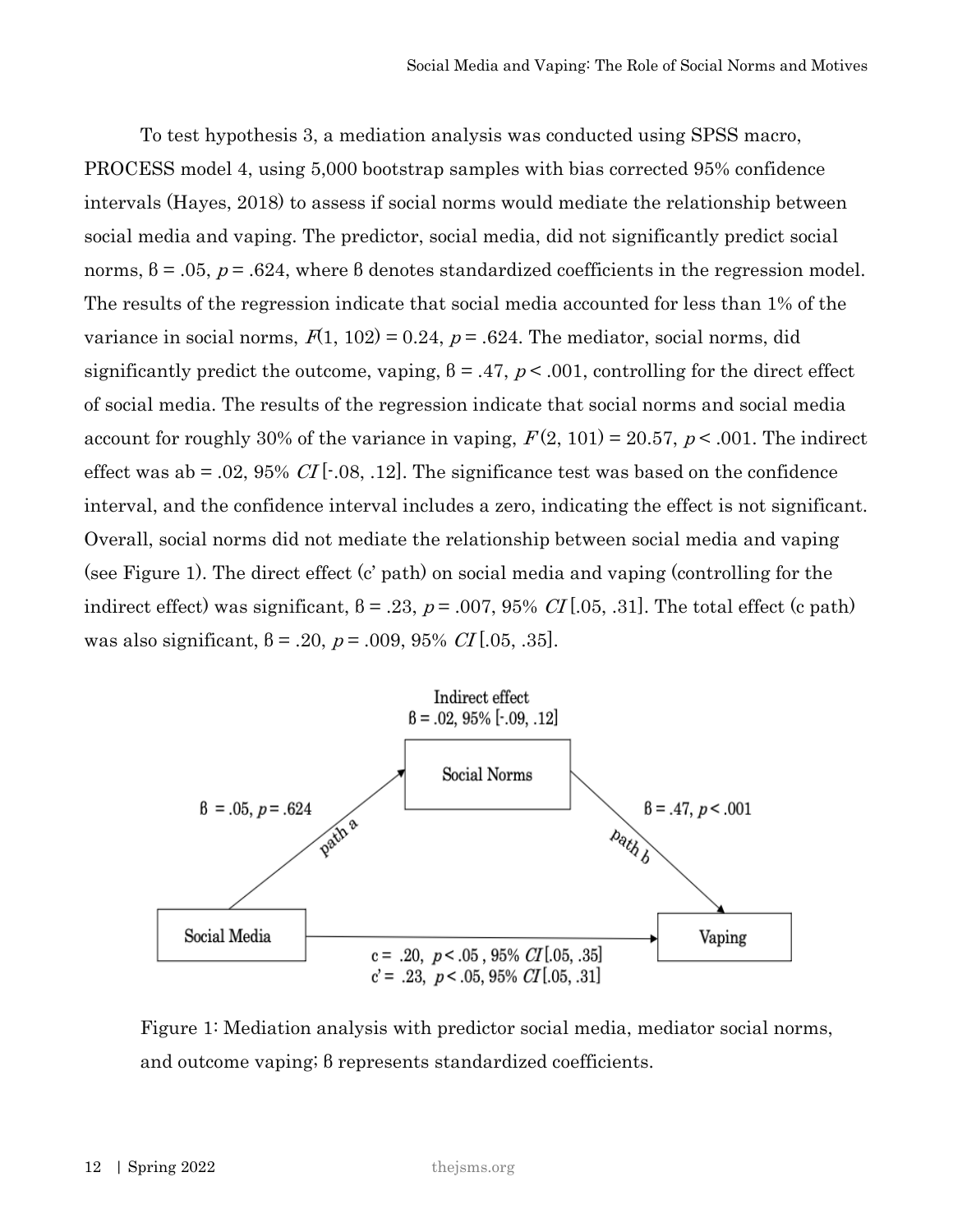To test hypothesis 4 that the social motive would moderate the relationship between social media and vaping, a multiple regression analysis was conducted using the SPSS macro implementing PROCESS model 1 (Hayes, 2018). The overall model was significant,  $R^2 = .42, F(3, 100) = 24.07, p < .001$ . Social media, the social motive and the interaction term (social media x social motive), were significant predictors of vaping. The model including the interaction between social media and social motive accounted for significantly more variance than a model including just social media and vaping by themselves,  $R^2$  change = .05,  $p = .005$  (See Table 3).

|                                 | CI        |     |         |         |         |  |
|---------------------------------|-----------|-----|---------|---------|---------|--|
| Variables                       | $\beta$   | se  | $t\,$   | LL      | UL      |  |
| Main Effects                    |           |     |         |         |         |  |
| Social Media                    | $.43**$   | .14 | 3.18    | .16     | .71     |  |
| Social Motive                   | $1.85***$ | .40 | 4.66    | 1.06    | 2.63    |  |
| Social Media x Social<br>Motive | $-23*$    | .08 | $-2.90$ | $-0.39$ | $-0.07$ |  |

Table 3: Regression Results for Testing Moderation by Social Motive of the Social Media-Vaping Relationship.

Note. Moderation analysis for predictor social media, moderator social motive, and outcome vaping. The  $R^2$  value is .42.  $*_{p}$  <.05,  $*_{p}$  <.01,  $*_{p}$  <.001.

Given that the interaction effect was significant, a simple slopes analysis was conducted to interpret the effect. Figure 2 shows the graph of simple slopes of social media predicting vaping, separately for the three levels of social motive. The significance tests for the simple slopes indicated that for low social motive, the social media, and vaping simple slope was positive and significant,  $b = .19$ ,  $t = 2.456$ ,  $p = .016$ . For the mean of social motive, the social media and vaping simple slope was not significant,  $b = -0.01$ ,  $t = -0.115$ ,  $p =$ .989. For high social motive, the social media, and vaping slope was significant,  $b = -0.27$ , t.  $=$  -2.314,  $p = .023$ . The regions of significance included values of social motive below  $-.536$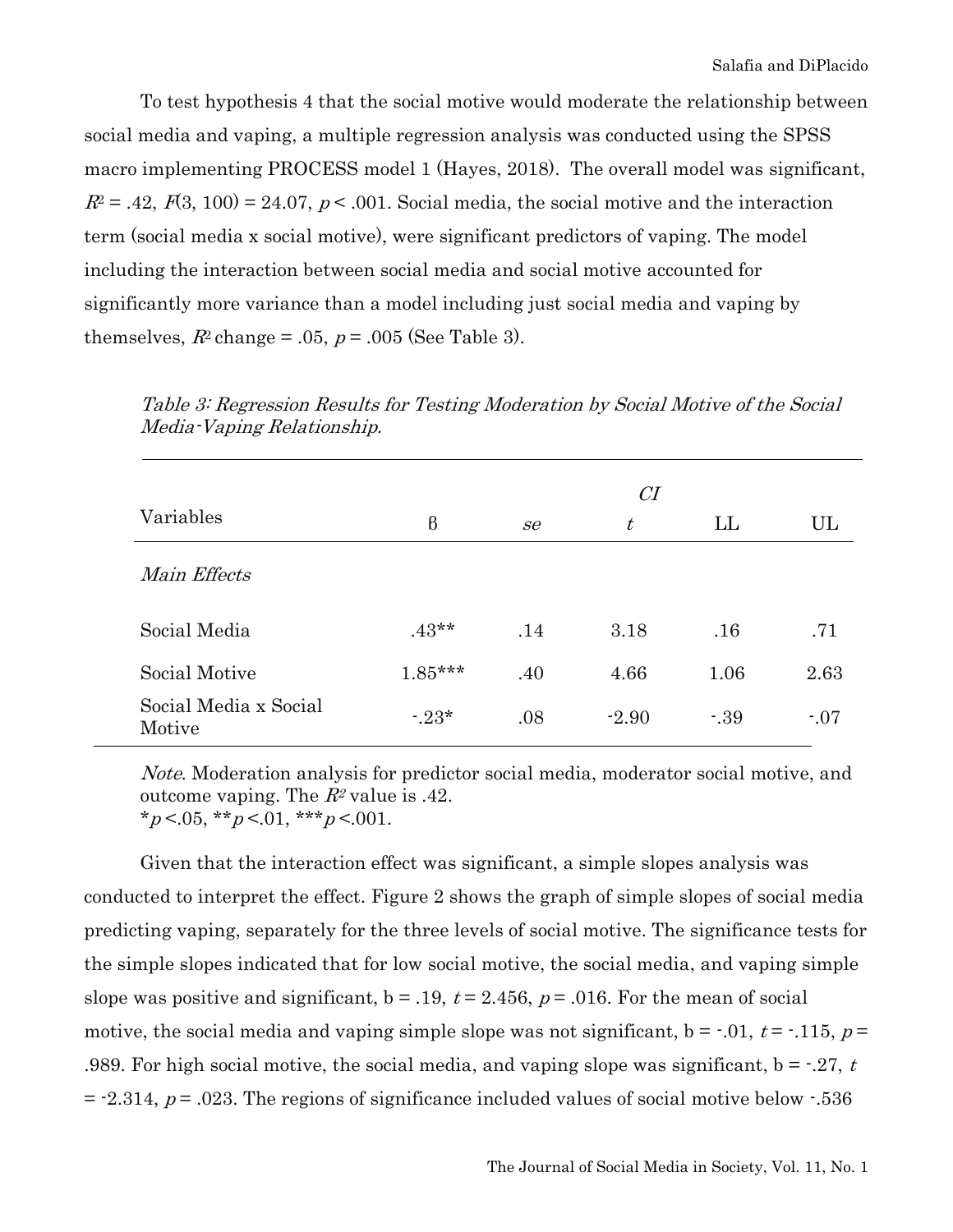and above .676. For levels of social motive below -.536, the relationship between social media and vaping is positive. For levels of social motive above .676, the relationship between social media and vaping is negative. The pattern of the simple slopes for levels of high social motive was the opposite of what was hypothesized.



Figure 2: Simple slopes of social media predicting vaping for 1 SD below the mean of social motive, the mean of social motive, and 1 SD above the mean of social motive; b represents unstandardized coefficients.

Note.  $*_p < 0.05$ 

To test the hypothesis 5 that conformity motive would moderate the relationship between social media and vaping, a multiple regression analysis was conducted using PROCESS model 1 (Hayes, 2018). The overall model was significant,  $R^2 = .10$ ,  $F(3, 100) =$ 3.88,  $p = .011$ . (See Table 4). Social media but not conformity was a significant predictor of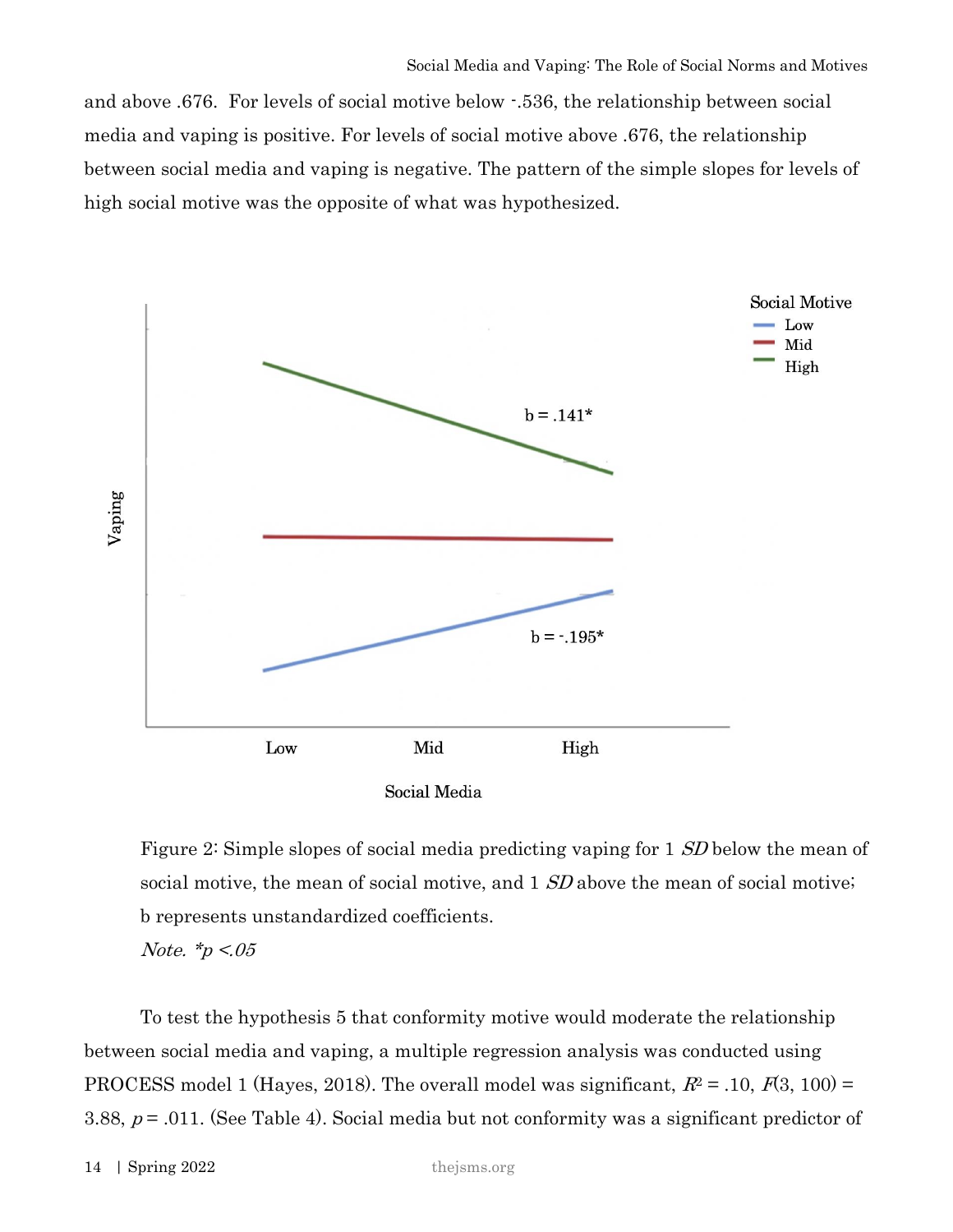vaping. The interaction term (social media x conformity motive) was not significant,  $R^2$ change  $= .02$ ,  $p = .171$ , therefore the conformity motive did not moderate the relationship between social media and vaping.

| Variables                                  | $\beta$ | se  | t       | CI<br>$\mathop{\rm LL}\nolimits$ | UL   |
|--------------------------------------------|---------|-----|---------|----------------------------------|------|
| Main Effects                               |         |     |         |                                  |      |
| Social Media                               | $.48*$  | .23 | 2.07    | .02                              | .95  |
| Conformity Motive                          | 1.68    | .98 | 1.72    | $-26$                            | 3.63 |
| Social Media x<br><b>Conformity Motive</b> | $-27$   | .19 | $-1.38$ | $-65$                            | .12  |

Table 4. Regression Results for Testing Moderation by Conformity Motive of the Social Media-Vaping Relationship.

Note. Moderation analysis for predictor social media, moderator conformity motive, and outcome vaping. The  $R^2$  value is .10. \* $p < 0.05$ 

Given that perceptions towards e-cigarettes was positively associated with vaping, we ran an exploratory analysis to examine if social norms could potentially mediate the relationship. The mediation was run using PROCESS model 4, using 5,000 bootstrap samples for bias corrected 95% confidence intervals (Hayes, 2018). The predictor, perceptions towards e-cigarettes, did significantly predict social norms (the mediator),  $\beta$  = .27,  $p = 0.006$ . The results of the regression (see Figure 4) indicate that perceptions towards e-cigarettes accounted for 7% of the variance in social norms,  $F(1, 102) = 7.94$ ,  $p = .006$ . The mediator, social norms, did significantly predict the outcome, vaping,  $\beta = .42$ ,  $p < .001$ , holding perceptions toward e-cigarettes constant. The results of the regression indicate that social norms and perceptions toward e-cigarettes accounts for roughly 30% of the variance in vaping,  $F(2, 101) = 21.51$ ,  $p < .001$ . The indirect effect was ab = .11, 95%, CI [.02, .23]. The confidence interval does not include zero and β was reduced, indicating partial mediation thus supporting the hypothesis that social norms would mediate the relationship between perceptions towards e-cigarettes and vaping (see Figure 3). The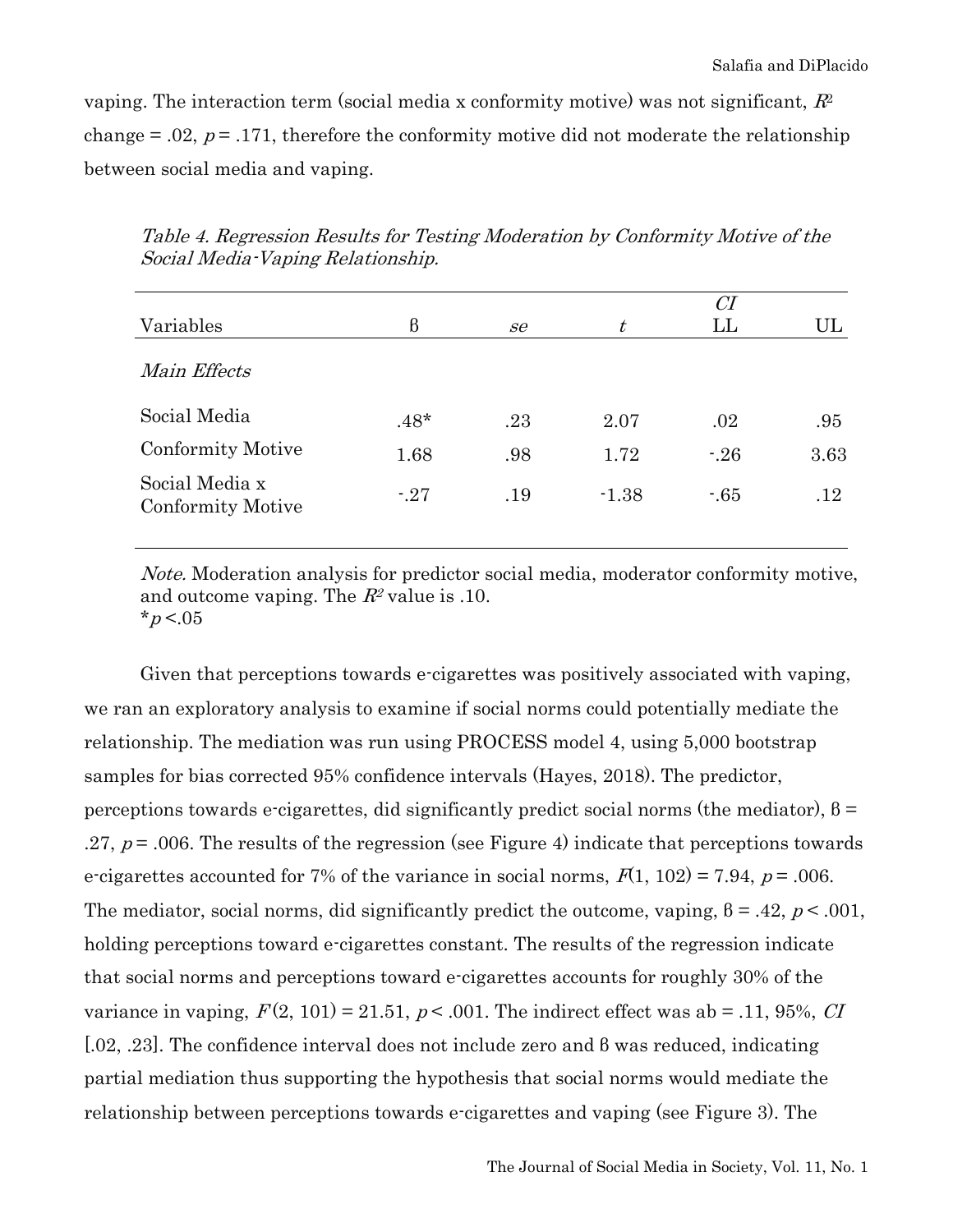direct effect (c' path) on perceptions of e-cigarettes and vaping (controlling for the indirect effect through social norms) was  $\beta = .26$ ,  $p = .003$ ,  $95\%$  CI [.14, .68]. The total effect (c path) was  $\beta = .59$ ,  $p = .000$ ,  $95\%$  CI [.30, .88].



Figure 3: Exploratory mediation analysis between predictor perceptions towards ecigarettes, mediator social norms, and outcome vaping; β represents standardized coefficients.

#### DISCUSSION

The goal of the present study was to examine potential predictors of vaping in college students and examine the role of intervening variables. While long-term implications of vaping are unclear, potential risks come from several areas, such as device specific concerns and safety, the chemical makeup of the liquid products being vaporized, and the potential toxicity and levels of nicotine inhaled in concentrated forms (Laucks & Salzman, 2020). Identifying predictors of usage may help public health efforts to decrease initiation of use.

Our first hypothesis that perceptions of vape use, such as viewing e-cigarettes more favorably than traditional cigarettes, would positively predict vaping was supported. This finding is similar to previous studies (Trumbo & Harper, 2013), where positive orientations and beliefs towards electronic cigarettes were predictive of initiation of use, along with higher social norms towards the use of e-cigarettes. The second hypothesis that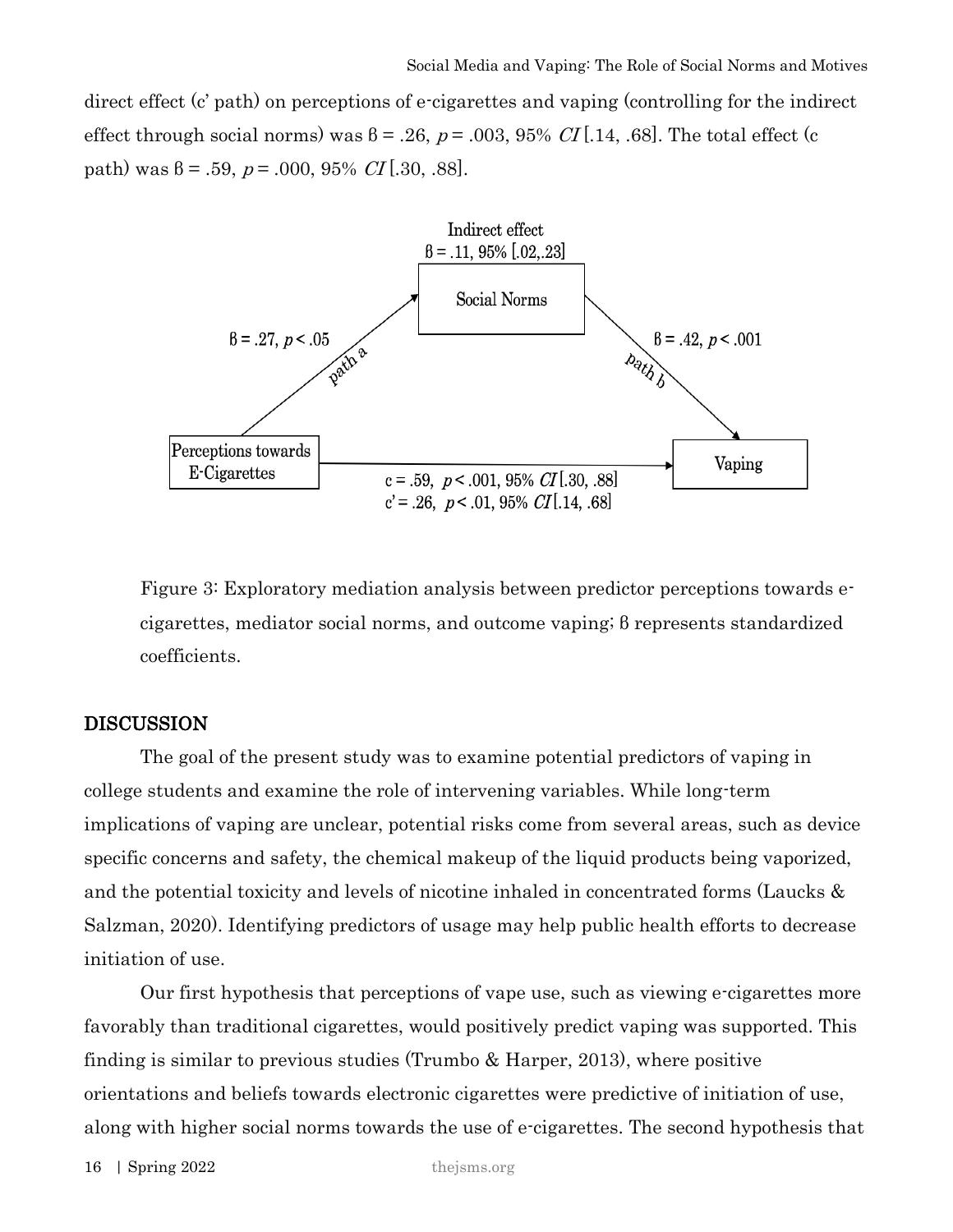social media would positively predict vaping frequency was supported. This finding is consistent with previous research on undergraduate students within the context of other substances, where more time spent on social media was associated with greater frequency of alcohol use and synthetic cannabinoid use (Guiterrez & Cooper, 2016). Overall, findings in previous literature suggest that time spent on social networking sites is associated with greater substance use in college students, and the present study found similar results within the context of electronic cigarette usage. The present study is one of the first that we know of that examines how social media use is associated with electronic cigarette use, as most previous research has examined social media within the context of alcohol or marijuana use (Guiterrez & Cooper, 2016; Ohannessian et al., 2017).

The third hypothesis that social norms would mediate the relationship between social media and vaping in college students was not supported. The findings indicate that social media did not predict social norms, but social norms did predict vaping. Previous literature indicates that positive messages and portraying the benefits of marijuana use on social media were associated with a greater likelihood of usage in adolescents (Roditis et al., 2016). These findings suggest that it may not be the use of social media in general that is associated with social norms, but rather the specific content that is on social media. The number of positive advertisements or posts that portray electronic cigarettes favorably may be associated with social norms among college students, rather than the mere usage/frequency of social media. While social media frequency by itself may not predict social norms, the endorsements or advertisements of electronic cigarette products, or the types of friendships an individual has on social media may be associated with social norms among college students.

The fourth hypothesis that the social motive would moderate the relationship between social media and vaping was partially supported. The findings indicate moderation did occur, but in the opposite direction that was hypothesized. Findings indicate that the social media-vaping slope was positive for students with low social motives and negative for students with high social motives. The direction of slopes were opposite of what was hypothesized and both social media and social motive positively predicted vaping in the present study. It is important to consider whether an individual's peer group approves or disapproves of vaping, as this may have a strong association with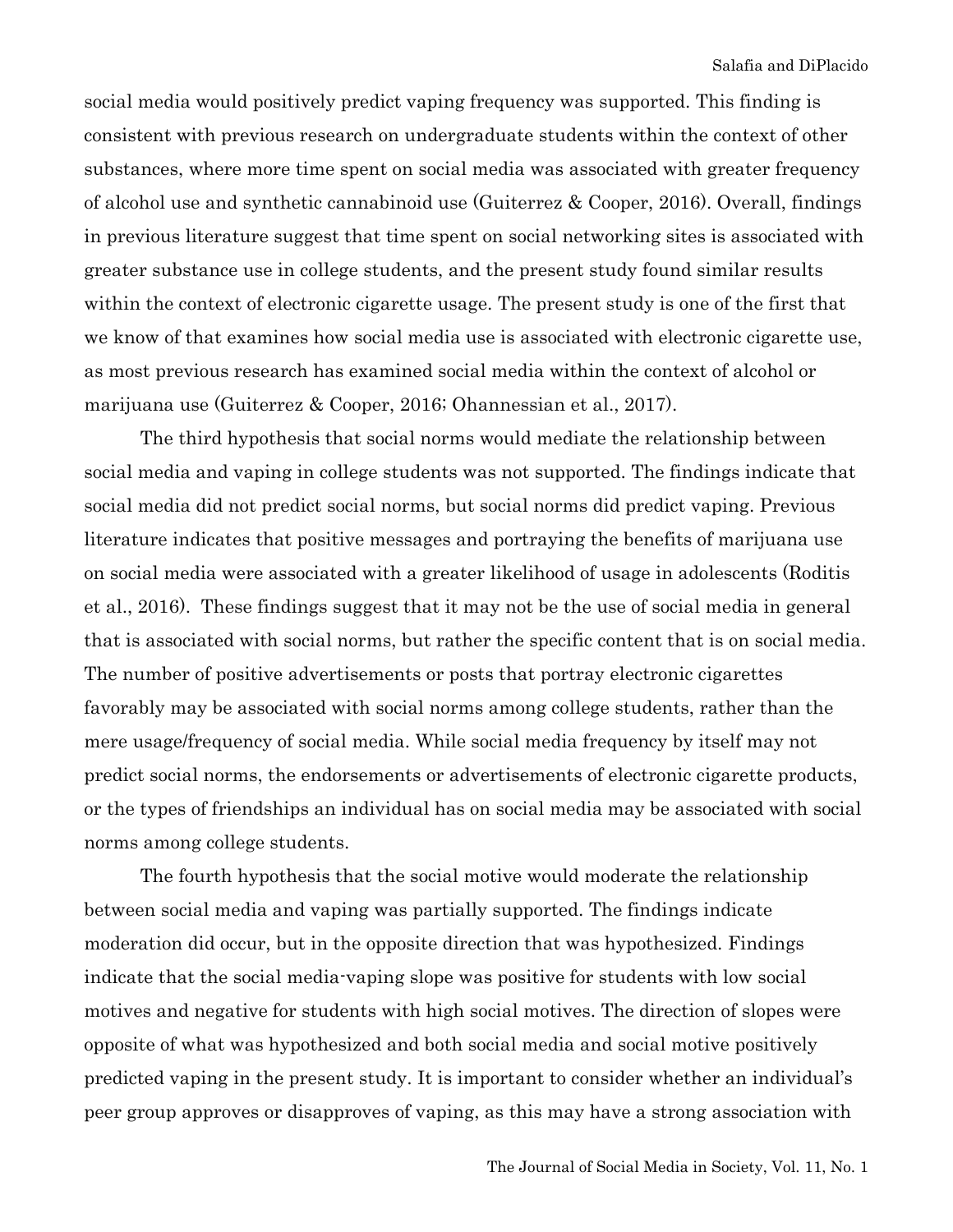their social motive to vape. Cheney et al. (2018) found that some college students reported their vaping was viewed negatively by other college students or friends. Students whose friends had negative views reported that they preferred to vape at home alone or with friends or roommates who did approve (Cheney et al., 2018). However, other students reported that their friends either did not care or did not disapprove of their vaping, and some reported that their friends actively supported it (Cheney et al., 2018). Some individuals had met their friends through vaping and/or initiated vape use in the first place because their current friend group vaped (Cheney, 2018). The effect of the social motive may depend heavily on the types of peer relationships and whether an individual's friend group includes those who are also vape users. Overall, the present study is one of the first that we know of to examine social motive in the context of e-cigarette and vape use.

The fifth hypothesis that conformity motive would moderate the relationship between social media and vaping, such that higher levels of conformity motive and higher levels of social media would be associated with higher levels of vaping. Conformity motive was not a significant predictor of vaping, and there was not a significant interaction between social media and conformity motive. Conformity motives were modified from drinking motivation to vaping motivation. Lee et al. (2017) found that conformity motives was not a significant predictor of marijuana use over time. Additionally, while motives did predict increased use within the context of alcohol, substance use also predicts future increased motives, which suggest that the use of substances reinforces one's reasons and motivations for using (Lee et al., 2017). In other words, when individuals engage in more substance use behaviors, their motivations for usage increase, and it becomes difficult to examine over time. Conformity motive may be specific to the type of substance and may be influenced by certain demographics. For example, future research could examine how conformity motive plays a role in a variety of substances, including alcohol, marijuana, and electronic cigarette use. Additionally, certain demographics, such as the age of the college students, year in college, residence status, etc. may be associated with conformity motive for using substances. Researchers have found that there is an association between college environment and drinking frequency, with greater exposure to college environmental factors, the greater the risk of frequent and heavy drinking (Lorant et al.,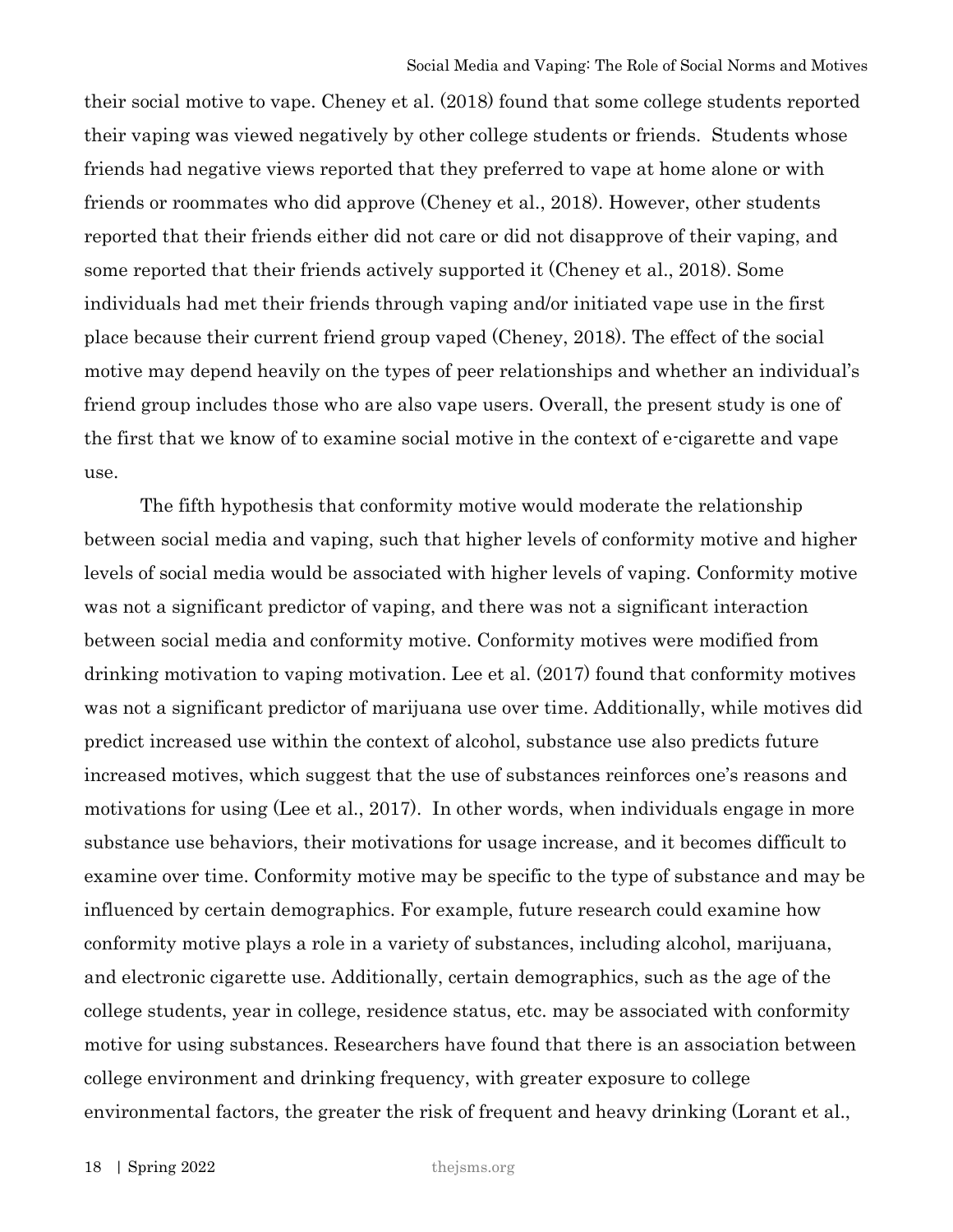2013). Examples of college factors include living on campus in a dormitory with roommates, attending on-campus parties, and pre-partying activities with friends and/or roommates (Lorant et al., 2013). The demographics of the present study include a large portion of students who commute to campus. Future research could examine conformity motive within a college population that consists of predominantly residential, undergraduate college students. Additionally, research has indicated that within the United States, reports of college drinking vary drastically between colleges, indicating that environmental and social influences may have an impact on an individuals' drinking behavior (Tyler et al., 2016). Future research is needed to examine if trends in vape use differ across college campuses and what social and environmental factors are associated with higher conformity motive and vaping.

In the exploratory analysis, results indicated that social norms mediated the relationship between perceptions towards e-cigarettes and vaping. These findings indicate that social norms may help to explain the relationship between perceptions towards ecigarettes and vaping. Social norms act a partial mediator in the relationship, indicating that social norms accounts for some, but not all, of the relationship between perceptions towards e-cigarettes and vaping frequency. These findings help to expand our knowledge on the relationship between perceptions towards e-cigarettes and vaping In the present study, positive perceptions towards e-cigarettes were associated with higher levels of vaping, and higher levels of social norms were associated with higher levels of vaping. A study on college students recruited from a large southwestern public university found that both users and nonusers had cited social stigma as a perceived disadvantage of e-cigarette use (Case et al., 2015). This suggests that social norms may vary depending on other factors such as location and campus environment. Within the context of traditional cigarettes, the overestimation of the prevalence of peer smoking is associated with smoking initiation (Wang et al., 2011). One potential reason cigarette smoking has declined among young adults may relate to social norms. Despite the opposition and marketing of the tobacco industry over time, public health efforts and advances in our knowledge of the dangers of cigarettes smoking have brought about an extraordinary change in the attitudes towards smoking (Lynch & Bonnie, 1994). The current social norms towards e-cigarettes and vaping raises concern, as encouraging young adults to quit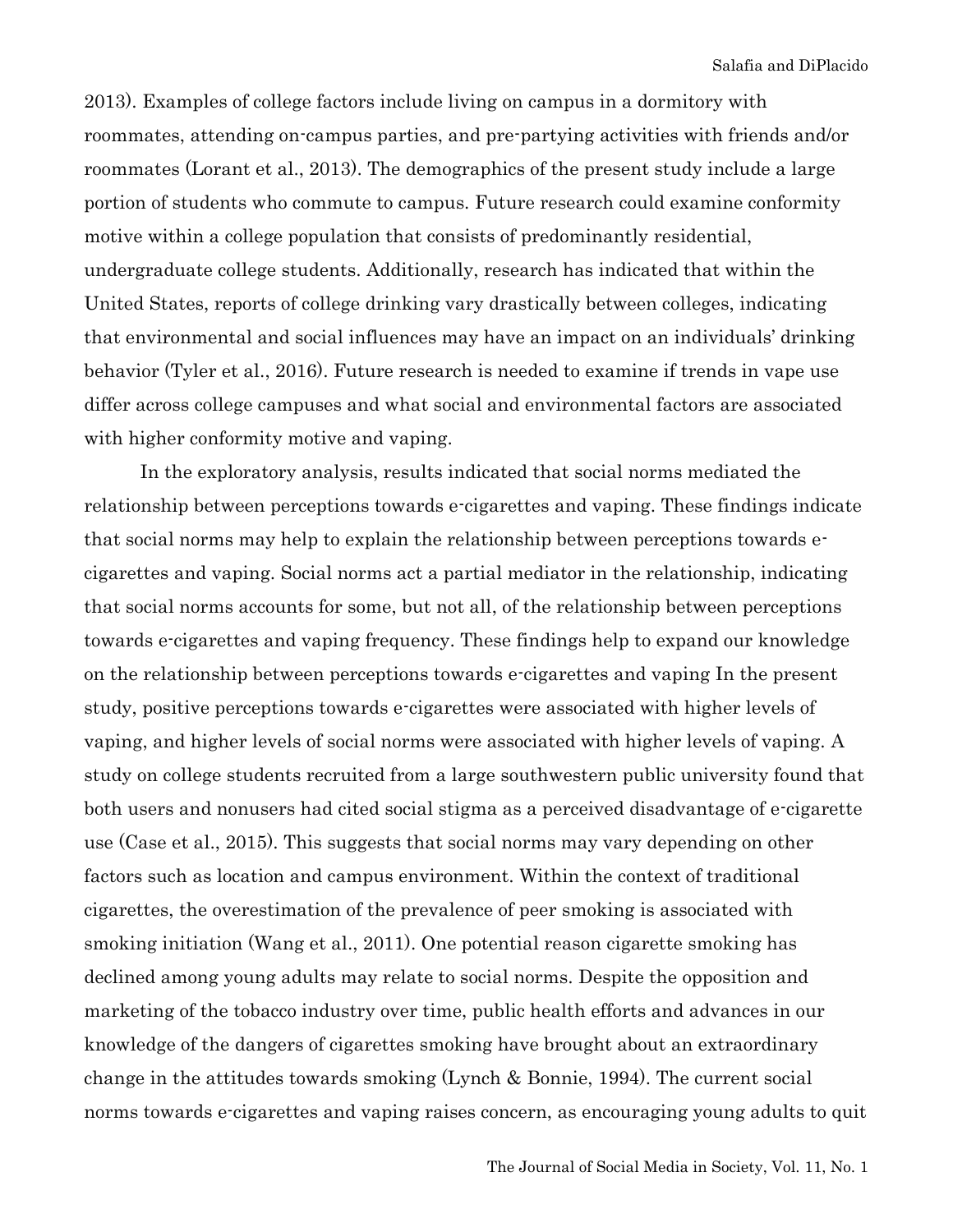vaping may be more difficult when it is perceived as socially acceptable. A social environment that is favorable to e-cigarettes/vaping has been associated with a greater likelihood of susceptibility of use (Barrington-Trimis et al., 2016). By targeting the social norms towards electronic cigarettes/vaping, we may be able to discourage usage over time.

# Limitations

The generalizability of the study in relation to social media use as a predictor of vaping in college students applies only to the following four platforms: Facebook, Instagram, Twitter, and Snapchat. The participants in the present study were undergraduate college students and a goal of the study was to have the findings be generalizable to undergraduate college students overall. However, the demographics of the sample were a large majority female, commuter status, and Caucasian, making it difficult to generalize the findings to male undergraduate students, minority populations, and students who live on campus. Previous literature indicates there may be gender differences in motives related to substance use, such that male college students tend to exhibit stronger conformity and social motives for drinking than females (Van Damme et al., 2013). Future research could benefit from a more diverse sample size that includes an even proportional of male to female undergraduate students.

Possible limitations include bias of the self-report measures of social media usage, motives, social norms, and vaping frequency. Future research may benefit from recording college students actual screen time, as participants may be unaware of how often they are interacting with social media platforms. Additionally, while the informed consent specifically stated that the participants responses were confidential, the use of electronic cigarettes is illegal under the age of 21 and vaping is prohibited on the campus. Each building on campus has a sign that states smoking/vaping is strictly prohibited. This may have had a potential impact on participants openness to disclose personal substance use information. The present study is correlational in design, and no causal relationships can be determined between variables. Additionally, the study design was not longitudinal, so we cannot determine if these relationships exist over time, or the direction of these relationships.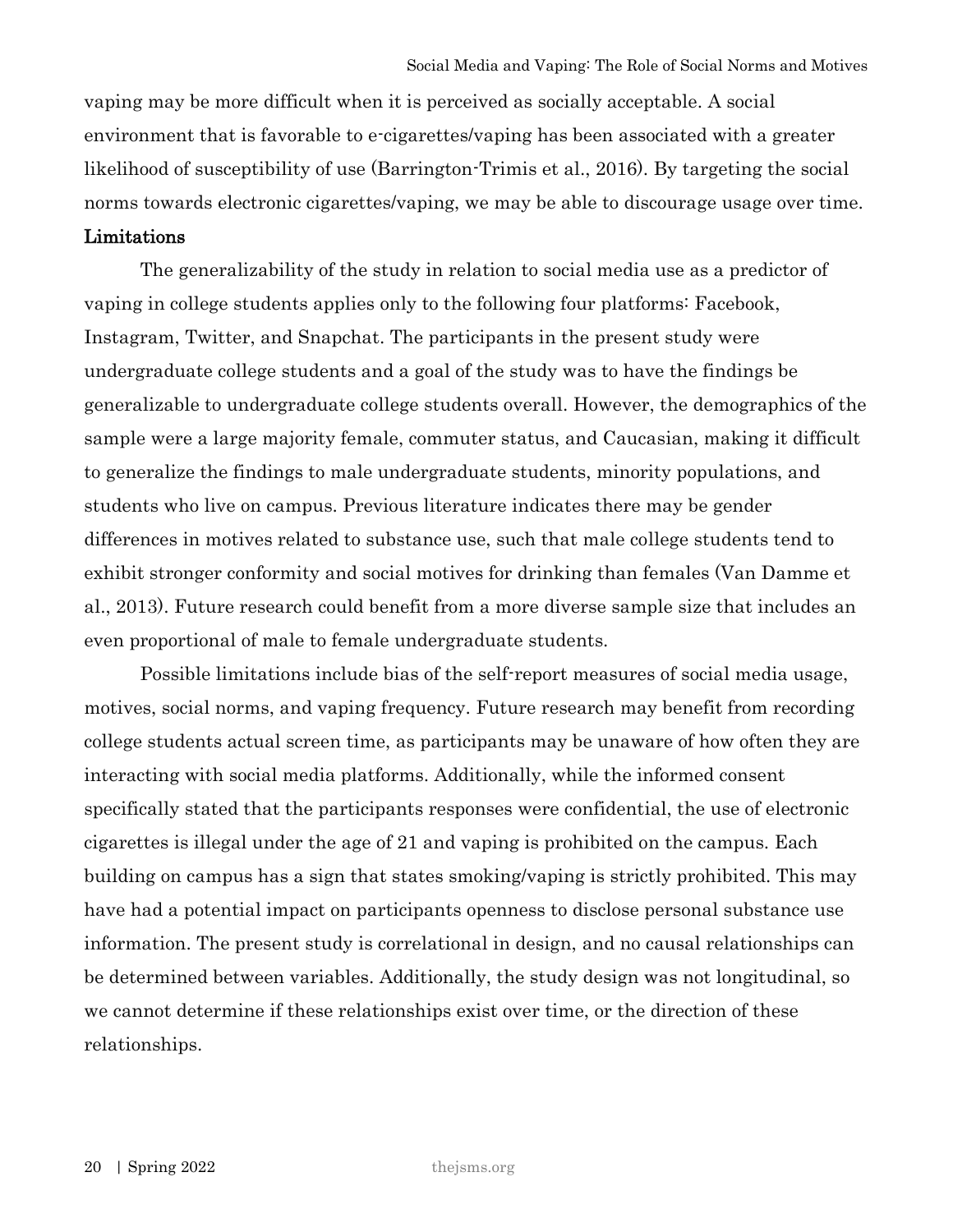Salafia and DiPlacido

#### Future directions

Future research could examine how other types of media use are associated with social norms and vaping in college students. A potential way to strengthen the present study would be to examine the specific content on social media sites, such as advertisements that promote the use of electronic cigarettes. The promotion of electronic cigarette use on social media sites could be associated with social norms in college students and initiation of vape use. Future research could also examine electronic cigarette/vape use in relation to all four motivations (coping, conformity, social, and enhancement) for substance use, as social and conformity motive were assessed in the present study. Additionally, examining social norms and motivations for vaping by gender may be helpful in understanding why college students use electronic cigarettes and vaporizers.

#### **Conclusion**

Overall, the findings indicate novel information about the relationship between social media, perceptions towards e-cigarettes, social norms, vaping motives, and vaping frequency among college students. Additionally, the findings related to perceptions towards e-cigarettes in this study versus other studies suggests that some college students perceive e-cigarettes more favorably than traditional cigarettes while others appear to view e-cigarettes more negatively, indicating some discrepancy in how college students perceive e-cigarettes. Social influences and campus environment may have a potential influence on how e-cigarettes and vaping are perceived. Nonetheless, college students may benefit from informative messages detailing the dangers of electronic cigarette/vape use. Health communication programs and campaigns may benefit from addressing the perceived norms surrounding e-cigarettes use among college students (Case et al., 2016). Given that college students have been found to perceive e-cigarettes as less addictive and harmful than traditional cigarettes (Cooper et al., 2017), health campaigns may benefit by explicitly addressing and targeting myths and misinformation.

Vaping continues to be a global public health crisis and undergraduate students are a particular demographic of interest as substance use is often initiated in college (Lipari & Francois, 2013). While all the dangers of e-cigarettes and vaporizers are still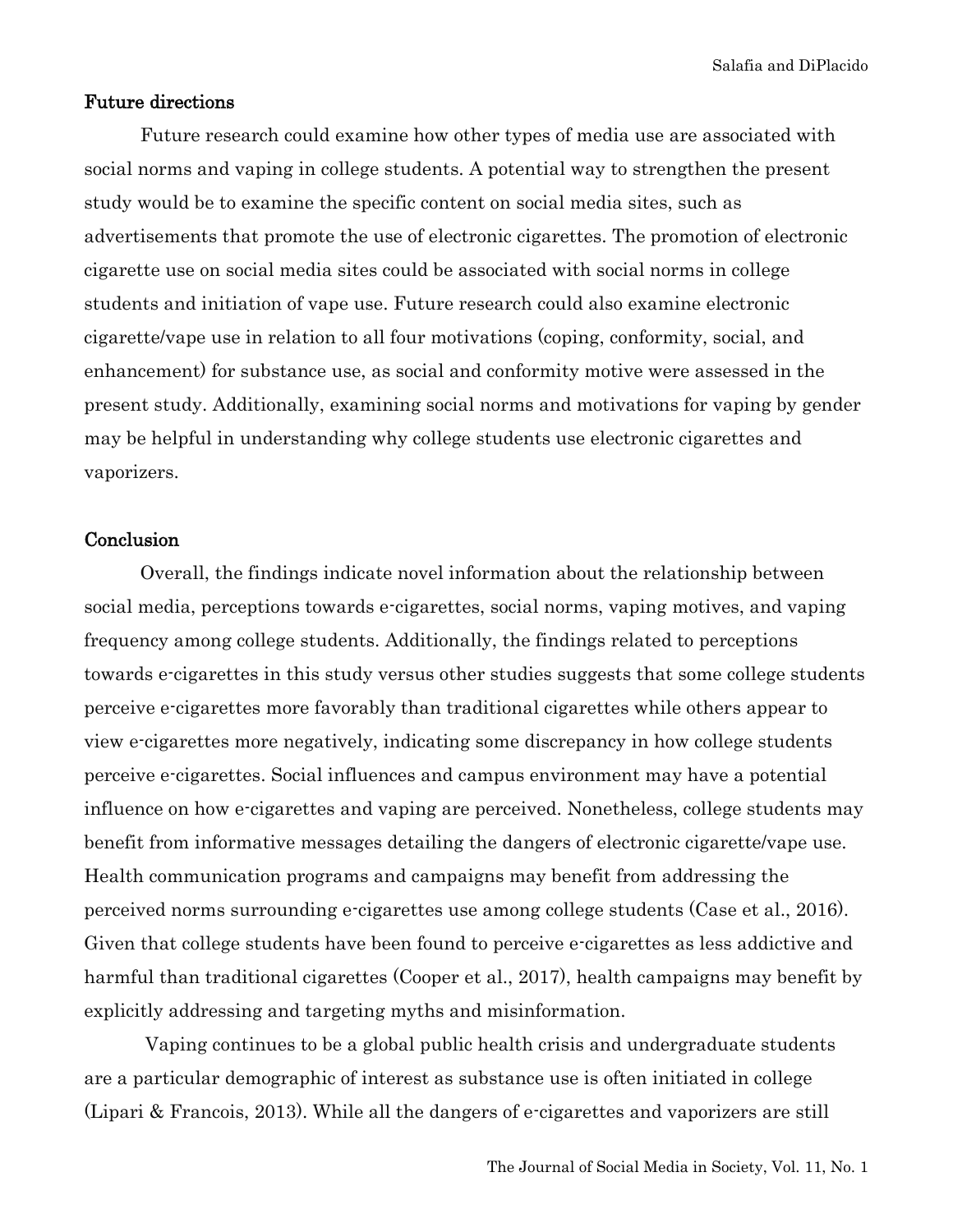being studied, smoking continues to be the leading cause of preventable death (CDC, 2019). By continuing to examine predictors of vape use and the role of social media, norms,

and motives - we may be able to learn more about the ways in which we can prevent the

initiation of vape use. While JUUL continues to promote itself online through social media

(Chu et al., 2018), examining predictors of vape use may help public health professionals

and psychologists to develop policies and prevention programs that aim to prevent vaping in young adults.

# References

- Ayers J.W., Leas E.C., Allem J-P., Benton A., Dredze M., Althouse B.M., et al. (2017). Why do people use electronic nicotine delivery systems (electronic cigarettes)? A content analysis of Twitter, 2012-2015. PLoS ONE, 12(3),1-8. e0170702. https://doi.org/10.1371/journal.pone.0170702
- Barrington-Trimis, J. L., Leventhal, A. M., Alonzo, T. A., Cruz, T. B., Urman, R., Liu, F., Pentz, M. A., Unger, J. B., & McConnell, R. (2018). Performance of cigarette susceptibility index among e-cigarette and hookah users. Drug and alcohol dependence, <sup>183</sup>, 43–50. https://doi.org/10.1016/j.drugalcdep.2017.08.005
- Blackwell, E., & Conrod, P. J. (2003). Modified Drinking Motives Questionnaire--Revised. PsycTESTS.
- Borsari, B., Murphy, J. G., & Barnett, N. P. (2007). Predictors of alcohol use during the first year of college: Implications for prevention. Addictive Behaviors, 32(10), 2062– 2086. https://doi.org/10.1016/j.addbeh.2007.01.017
- Brunborg, G. S., Andreas, J. B., & Kvaavik, E. (2017). Social media use and episodic heavy drinking among adolescents. *Psychological Reports*, 120(3), 475–490. https://doi.org/10.1177/0033294117697090
- Brunelle, C., & Hopley, A. A. B. (2017). The role of drinking norms and social networking sites on alcohol consumption in university students. Journal of Substance Use, <sup>22</sup>(6), 574–580. https://doi.org/10.1080/14659891.2016.1271035
- Carey, K. B., Borsari, B., Carey, M. P., & Maisto, S. A. (2006). Patterns and importance of self-other differences in college drinking norms. Psychology of Addictive Behaviors,  $20(4)$ , 385–393. https://doi.org/10.1037/0893-164X.20.4.385
- Case, K., Crook, B., Lazard, A., & Mackert, M. (2016). Formative research to identify perceptions of e-cigarettes in college students: Implications for future health communication campaigns. *Journal of American College Health, 64*(5), 380–389. https://doi.org/10.1080/07448481.2016.1158180
- Cheney, M. K., Gowin, M., & Clawson, A. H. (2018). Using the ecological model to understand influences on college student vaping. Journal of American College Health, 66(7), 597-607. https://doi.org/10.1080/07448481.2018.1440578
- Choi, J., Park, D.-J., & Noh, G.-Y. (2016). Exploration of the independent and joint Influences of social norms and drinking motives on Korean college students' alcohol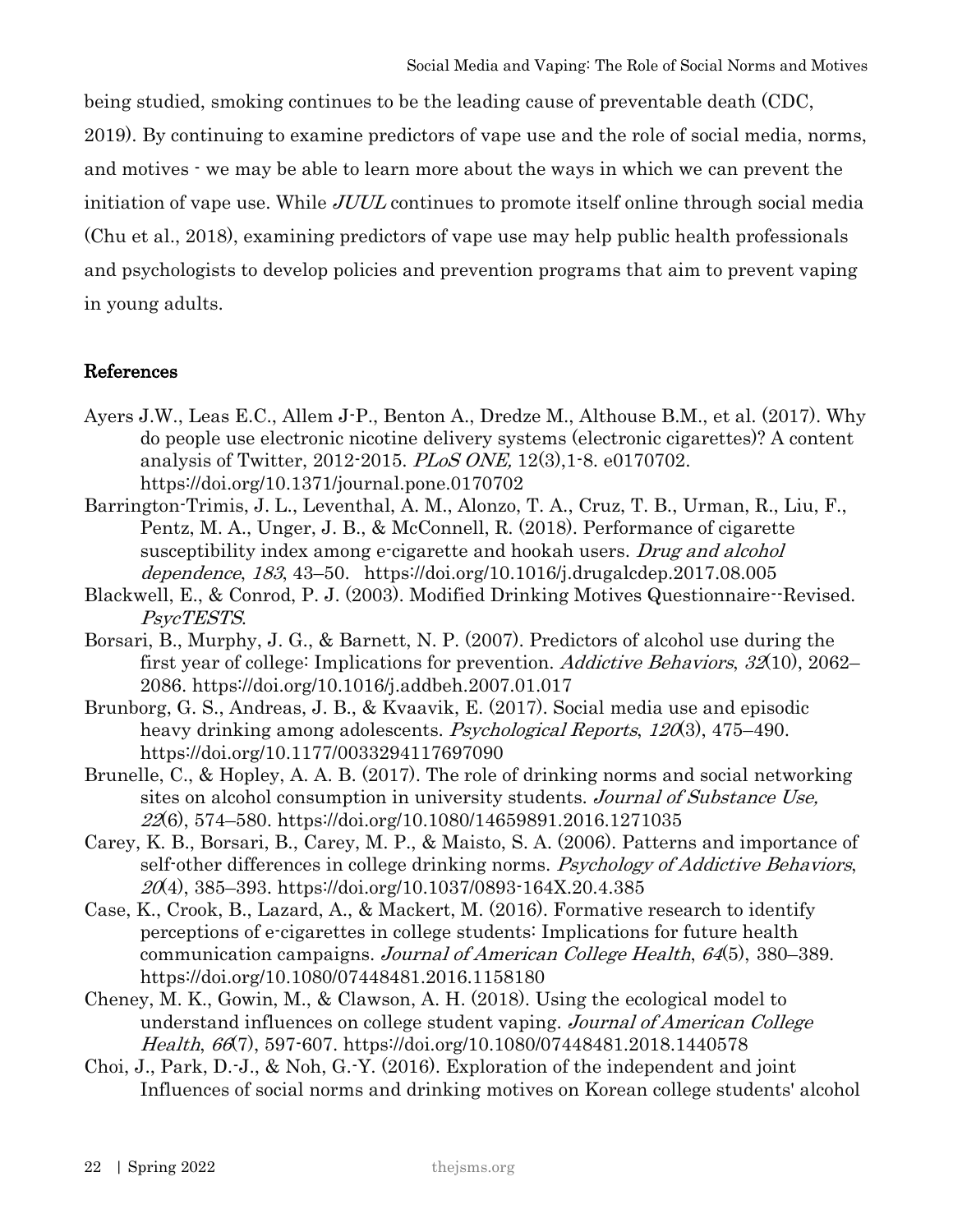consumption. Journal of Health Communication, 21(6), 678– 687. https://doi.org/10.1080/10810730.2016.1153762

- Chu, K. H., Colditz, J. B., Primack, B. A., Shensa, A., Allem, J. P., Miller, E., Unger, J. B., & Cruz, T. B. (2018). JUUL: Spreading online and offline. The Journal of Adolescent Health, 63(5), 582–586. https://doi.org/10.1016/j.jadohealth.2018.08.002
- Center for Disease Control and Prevention. (2019). *Electronic Cigarettes*. Office on Smoking and Health, National Center for Chronic Disease Prevention and Health Promotion. Retrieved from https://www.cdc.gov/tobacco/basic\_information/ecigarettes/index.htm.
- Center for Disease Control and Prevention (2019). Cigarette Smoking Among U.S. Adults Hits All-Time Low. CDC Newsroom Releases. Retrieved from https://www.cdc.gov/media/releases/2019/p1114-smoking-low.html
- Cooper, M. L. (1994). Motivations for alcohol use among adolescents: Development and validation of a four-factor model. Psychological Assessment,  $6(2)$ , 117– 128. https://doi.org/10.1037/1040-3590.6.2.117
- Cooper, M., Loukas, A., Harrell, M. B., & Perry, C. L. (2017). College students' perceptions of risk and addictiveness of e-cigarettes and cigarettes. Journal of American College Health, 65(2), 103–111. https://doi.org/10.1080/07448481.2016.1254638
- Cooper, M. L., Russell, M., Skinner, J. B., & Windle, M. (1992). Development and validation of a three-dimensional measure of drinking motives. *Psychological* Assessment, 4(2), 123–132. https://doi.org/10.1037/1040-3590.4.2.123
- Elders, M. J., Perry, C. L., Eriksen, M. P., & Giovino, G. A. (1994). The report of the Surgeon General: Preventing tobacco use among young people. American Journal of Public Health, 84(4), 543–547. https://doi.org/10.2105/ajph.84.4.543
- França, L. R., Dautzenberg, B., Falissard, B., & Reynaud, M. (2009). Smoking and Social Norms Survey. PsycTESTS.
- Grana, R., Benowitz, N., & Glantz, S. A. (2014). E-Cigarettes: A scientific review. Circulation, 129(19), 1972–1986. https://doi.org/10.1161/CIRCULATIONAHA.114.007667
- Gutierrez, K. M., & Cooper, T. V. (2016). The use of social networking sites: A risk factor for using alcohol, marijuana, and synthetic cannabinoids? Drug and alcohol dependence, <sup>163</sup>, 247–250. https://doi.org/10.1016/j.drugalcdep.2016.03.021
- Hayes, A.F (2018). PROCESS. SPSS add on.
- Hershberger, A. R., Karyadi, K. A., VanderVeen, J. D., & Cyders, M. A. (2017). Comparing E-Cigarettes and Cigarettes Questionnaire. PsycTESTS.
- Jamal, A., Homa, D. M., O'Connor, E., Babb, S. D., Caraballo, R. S., Singh, T., Hu, S. S., & King, B. A. (2015). Current cigarette smoking among adults. *Oncology Times*,  $37(23)$ , 52–55. https://doi-org./10.1097/01.cot.0000475715.80696.af
- Johnston, L. D., Miech, R. A., O'Malley, P. M., Bachman, J. G., Schulenberg, J. E., & Patrick, M. E. (2019). Monitoring the future national survey results on drug use 1975-2018: Overview, key findings on adolescent drug use. Ann Arbor: Institute for Social Research, University of Michigan.
- Kimber, B., & Sandell, R. (2009). Substance Frequency-of-Use Scale. PsycTESTS.
- LaBrie, J. W., Hummer, J. F., & Pedersen, E. R. (2007). Reasons for drinking in the college student context: The differential role and risk of the social motivator. Journal of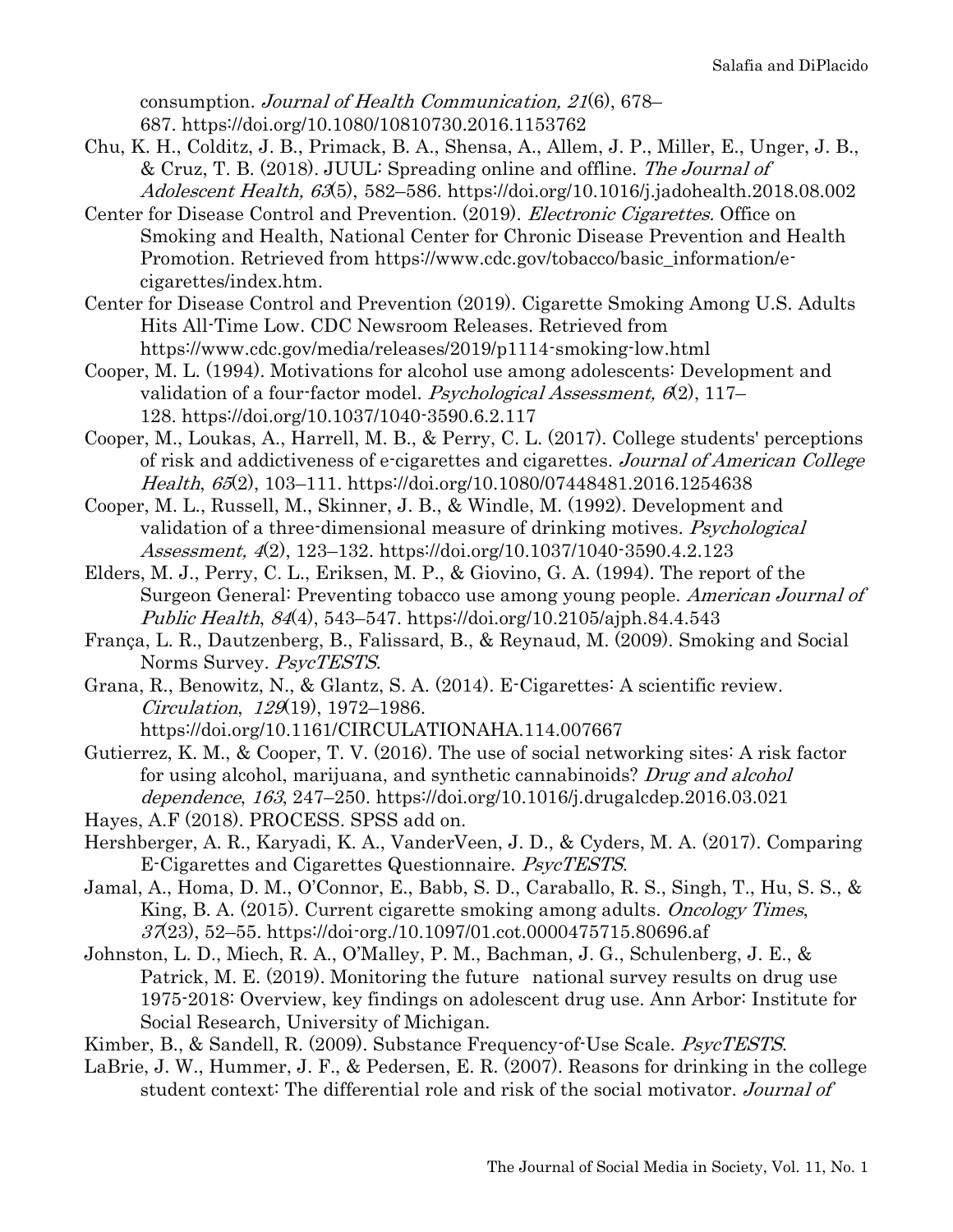studies on Alcohol and Drugs, <sup>68</sup>(3), 393–398.

https://doi.org/10.15288/jsad.2007.68.393

- Laucks, P., & Salzman, G. A. (2020). The dangers of vaping. *Missouri Medicine*,  $117(2)$ , 159–164.
- Lee, C. A., Derefinko, K. J., Davis, H. A., Milich, R., & Lynam, D. R. (2017). Cross-lagged relations between motives and substance use: Can use strengthen your motivation over time? Drug and Alcohol Dependence, 178, 544–550. https://doi.org/10.1016/j.drugalcdep.2017.05.027
- Lipari, R. N., & Jean-Francois, B. (2013). A Day in the Life of College Students Aged 18 to 22: Substance Use Facts. 1–7.
- Lorant, V., Nicaise, P., Soto, V. E., & d'Hoore, W. (2013). Alcohol drinking among college students: college responsibility for personal troubles. *BMC Public Health*, 13, 615. https://doi.org/10.1186/1471-2458-13-615
- Lynch, B. S., & Bonnie, R. J. (1994). Growing up tobacco free: Preventing nicotine addiction in children and youths. Committee on Preventing Nicotine Addiction in Children and Youths, Institute of Medicine.
- MacLean, M. G., & Lecci, L. (2000). A comparison of models of drinking motives in a university sample. Psychology of Addictive Behaviors, 14,83–87. https://doi.org/10.1037/0893-164X.14.1.83
- Moreno, M. A., & Whitehill, J. M. (2016). #Wasted: The intersection of substance use behaviors and social media in adolescents and young adults. Current Opinion in Psychology, 9, 72–76. https://doi.org/10.1016/j.copsyc.2015.10.022
- Noland, M., Ickes, M. J., Rayens, M. K., Butler, K., Wiggins, A. T., & Hahn, E. J. (2016). Social influences on use of cigarettes, e-cigarettes, and hookah by college students. Journal of American college Health 64(4), 319–328. https://doi.org/10.1080/07448481.2016.1138478
- Ohannessian, C. M., Vannucci, A., Flannery, K. M., & Khan, S. (2017). Social media use and substance use during emerging adulthood. *Emerging Adulthood*, 5(5), 364– 370. https://doi.org/10.1177/2167696816685232
- Ohannessian C. M. (2009). Media use and adolescent psychological adjustment: An examination of gender differences. Journal of Child and Family Studies, <sup>18</sup>(5), 582– 593. https://doi.org/10.1007/s10826-009-9261-2
- Paek, H.J. (2009). Differential effects of different peers: Further evidence of the peer proximity thesis in perceived peer influence on college students' smoking. Journal of Communication,  $59(3)$ ,  $434-455$ . https://doi-org./10.1111/j.1460-2466.2009.01423.x
- Patrick, M. E., Rhew, I. C., Lewis, M. A., Abdallah, D. A., Larimer, M. E., Schulenberg, J. E., & Lee, C. M. (2018). Alcohol motivations and behaviors during months young adults experience social role transitions: Microtransitions in early adulthood. Psychology of Addictive Behaviors, 32(8), 895–903. https://doi.org/10.1037/adb0000411
- Pepper, J. K., Coats, E. M., Nonnemaker, J. M., & Loomis, B. R. (2019). How do adolescents get their e-cigarettes and other electronic vaping devices? American Journal of Health Promotion, 33(3), 420–429. https://doi.org/10.1177/0890117118790366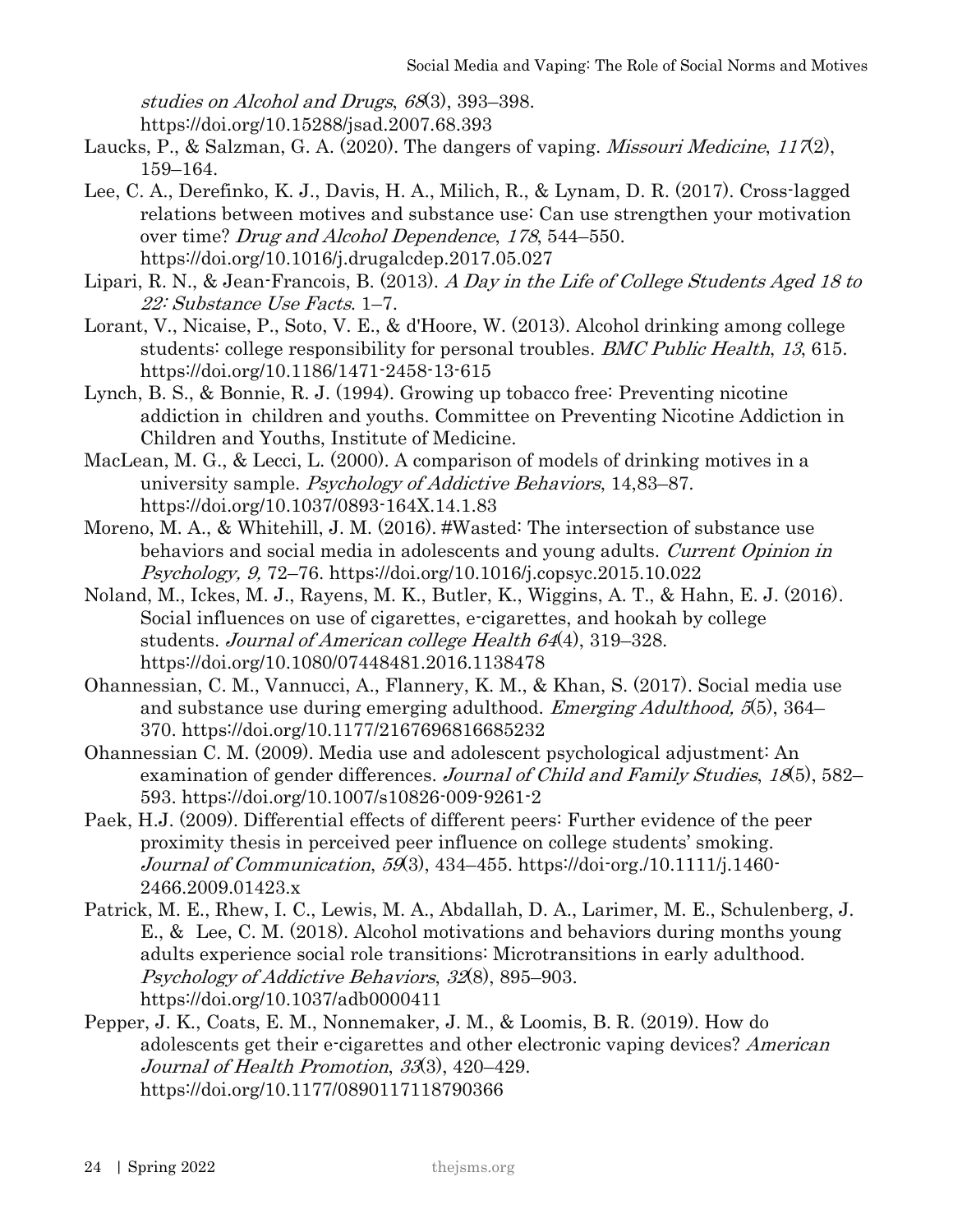- Pénzes, M., Foley, K. L., Balázs, P., & Urbán, R. (2016). Intention to experiment with ecigarettes in a cross-sectional survey of undergraduate university students in Hungary. Substance Use & Misuse,  $51(9)$ , 1083–1092. https://doi.org/10.3109/10826084.2016.1160116
- Roditis, M. L., Delucchi, K., Chang, A., & Halpern-Felsher, B. (2016). Perceptions of social norms and exposure to pro-marijuana messages are associated with adolescent marijuana use. Preventive Medicine, 93, 171–176. https://doi.org/10.1016/j.ypmed.2016.10.013
- Sawdey, M. D., Hancock, L., Messner, M., & Prom-Wormley, E. C. (2017). Assessing the association between e-cigarette use and exposure to social media in college students: A cross-sectional study. Substance Use & Misuse,  $52(14)$ , 1910–1917. <https://doi.org/10.1080/10826084.2017.1319390>
- Schaeffer, K. (2019). Before recent outbreak, vaping was on the rise in U.S., especially among young people. Retrieved from https://www.pewresearch.org/facttank/2019/09/26/vaping-survey-data-roundup/.
- Singh, T., Agaku, I. T., Arrazola, R. A., Marynak, K. L., Neff, L. J., Rolle, I. T., & King, B. A. (2016). Exposure to advertisements and electronic cigarette use among US middle and high school students. Pediatrics,  $137(5)$ , 1–7. https://doi.org/10.1542/peds.2015-4155
- Smith, A., Anderson, M. (2018) Social Media Use in 2018. Pew Research Center, Washington D.C. https://www.pewinternet.org/2018/03/01/social-media-use-in-2018/
- Trumbo, C. W., & Harper, R. (2013). Use and perception of electronic cigarettes among college students. Journal of American College Health,  $61(3)$ , 149–155. https://doi.org/10.1080/07448481.2013.776052
- Tyler, K. A., Schmitz, R. M., Adams, S. A., & Simons, L. G. (2017). Social factors, alcohol expectancy, and drinking behavior: A comparison of two college campuses. Journal of Substance Use, 22(4), 357–364. https://doi.org/10.1080/14659891.2016.1223762
- Van Damme, J., Maes, L., Clays, E., Rosiers, J. F. M. T., Van Hal, G., & Hublet, A. (2013). Social motives for drinking in students should not be neglected in efforts to decrease problematic drinking. Health Education Research, 28(4), 640–650. https://doi.org/10.1093/her/cyt036
- Wallace, L. N., & Roche, M. J. (2018). Vaping in context: Links among e-cigarette use, social status, and peer influence for college students. Journal of Drug Education,  $48(1-2), 36-53.$  https://doi.org/10.1177/0047237918807706
- Wang, M. P., Ho, S. Y., Lo, W. S., & Lam, T. H. (2011). Overestimation of peer smoking prevalence predicts smoking initiation among primary school students in Hong
- Kong. Journal of Adolescent Health, 48(4), 418–420. https://doi.org/10.1016/j.jadohealth.2010.07.017
- Waters, E. A., Mueller-Luckey, G., Levault, K., & Jenkins, W. D. (2017). Perceived harms and social norms in the use of electronic cigarettes and smokeless tobacco. Journal of Health Communication, 22(6), 497–505. https://doi.org/10.1080/10810730.2017.1311972